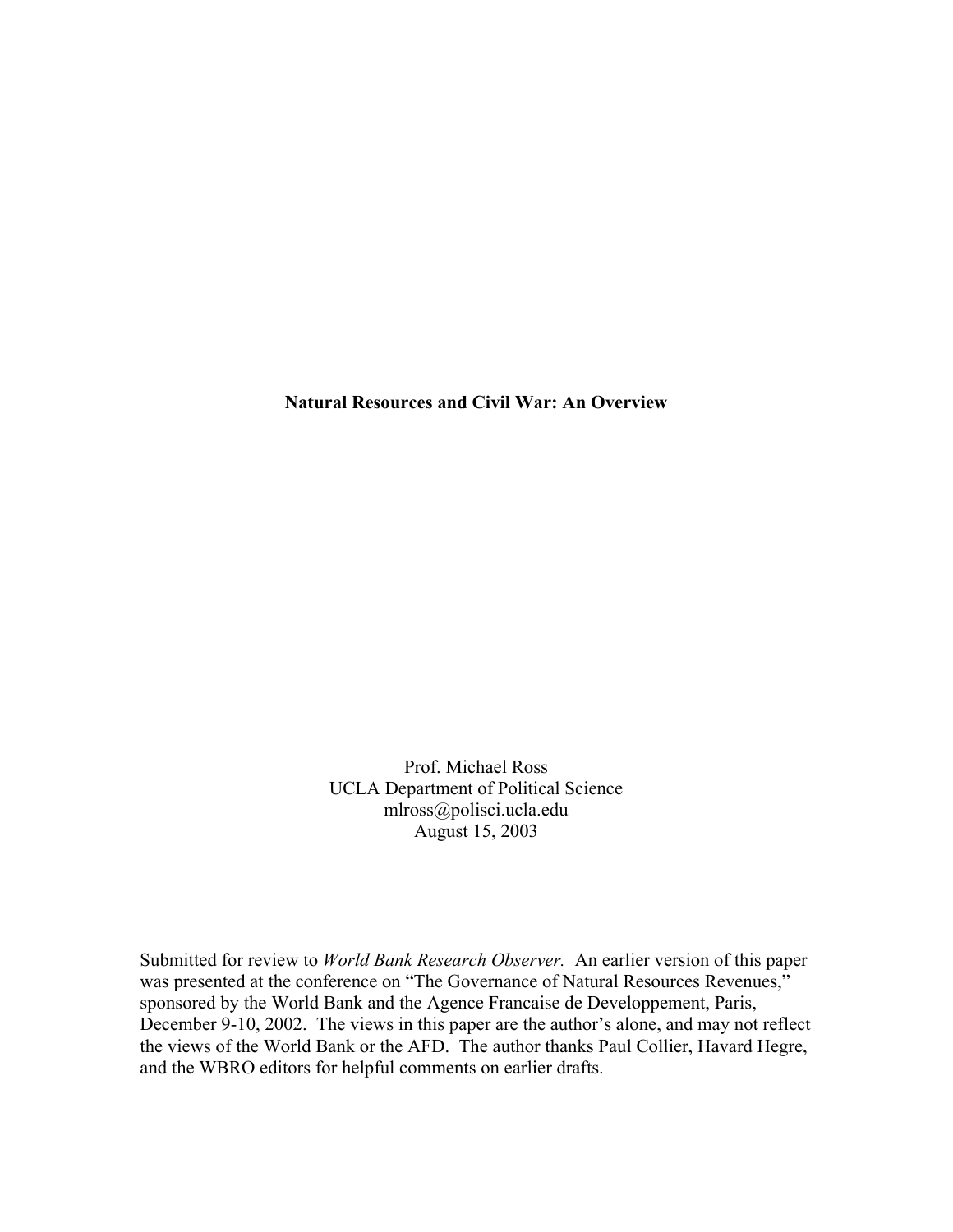# **Abstract**

Since the mid-1990s there has been a growing body of research on the causes of civil wars. One of the most surprising and important findings is that natural resources – in particular, oil and gemstones – play a key role in triggering and prolonging these conflicts.

This paper summarizes recent findings on natural resources and civil war. It explains four ways that resources increase the hazard of civil war: by harming a country's economic performance; by making its government weaker, more corrupt, and less accountable; by giving people who live in resource-rich regions an incentive to form an independent state; and by helping finance rebel movements. These patterns help explain the unusually high rate of civil wars in Sub-Saharan Africa, a region with many resourcedependent states.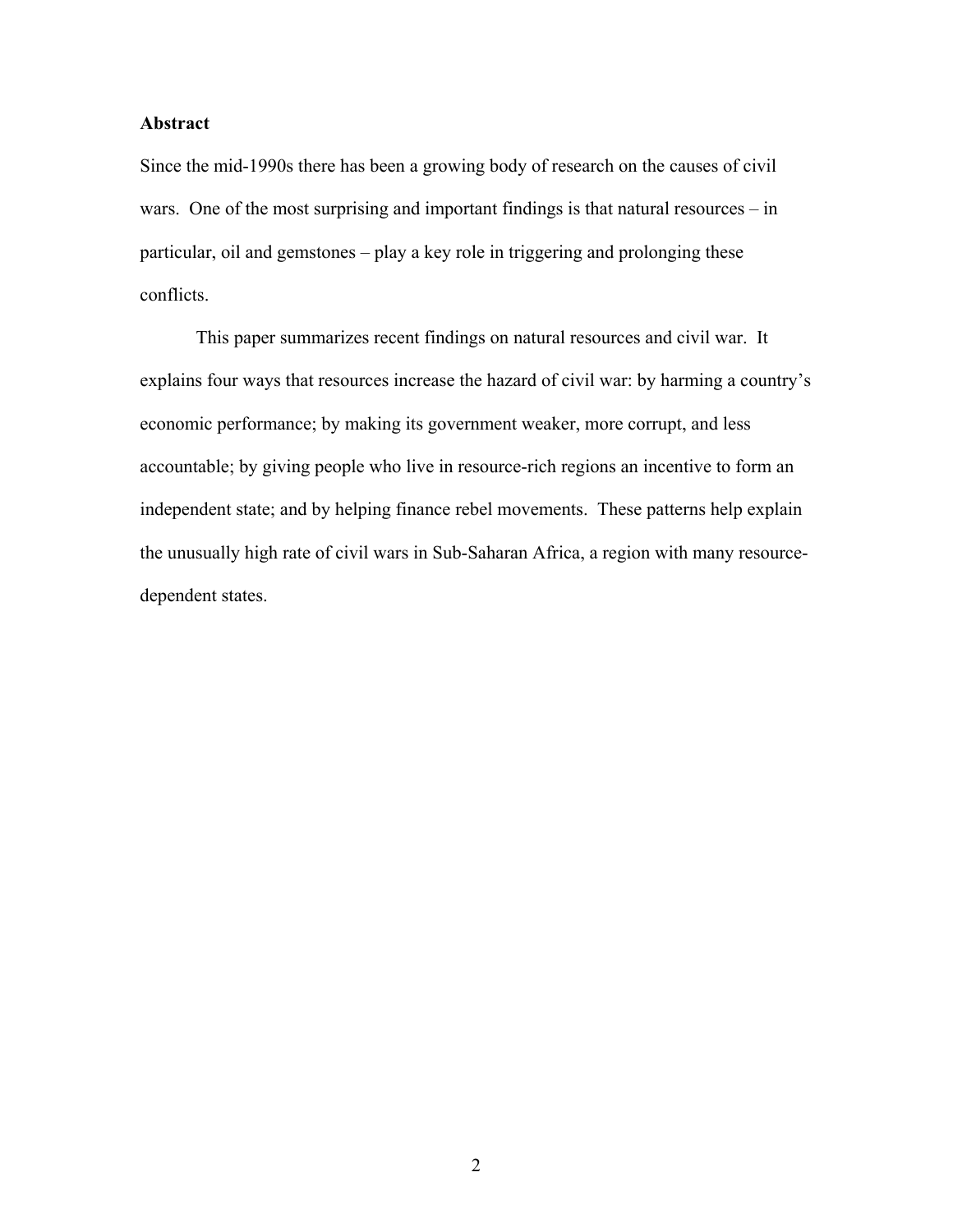# **Introduction**

Since the mid-1990s there has been a growing body of research on the causes of civil wars. One of the most surprising and important findings is that natural resources play a key role in triggering, prolonging, and financing these conflicts.

The "natural resources" that cause these problems are largely oil and hard-rock minerals – including oil, gold, coltan, diamonds, and other gemstones. Sometimes other types of resources – notably timber – also play a role. And if drugs are considered a natural resource, they too have played an important role in several conflicts. Table One lists seventeen recent conflicts that are linked to natural resources. In eight of these conflicts, gemstones are one of the resources; in six conflicts, the resource is oil or natural gas; in five, it is some type of illicit drug; and in three cases, it is timber. In most of the conflicts, multiple resources play a role.

Over half of the conflicts in Table One are in Africa. Since many African states are highly-dependent on oil, gas, and mineral exports, they are unusually prone to resource-related conflict. Conversely, the region's mineral abundance helps explain why a growing share of the world's civil wars taken place in Africa.<sup>[1](#page-2-0)</sup> In most regions of the world, the end of the Cold War led to a sharp drop in the number of civil wars, as the U.S., Soviet Union, and France reduced their financial support for peripheral insurgencies. Between 1992 and 2001, the number of armed conflicts *outside* of Africa dropped by half; yet in Africa the number of conflicts has stayed roughly the same [Figure Two]. Moreover, within Africa, armed conflicts have grown more severe. During the 1970's and 1980's, half of all intrastate conflicts in Africa could be classified

<span id="page-2-0"></span><sup>&</sup>lt;u>1</u>  $<sup>1</sup>$  Another important reason for this trend is the persistance of poverty in Africa;</sup> poverty significantly raises the risk of civil war.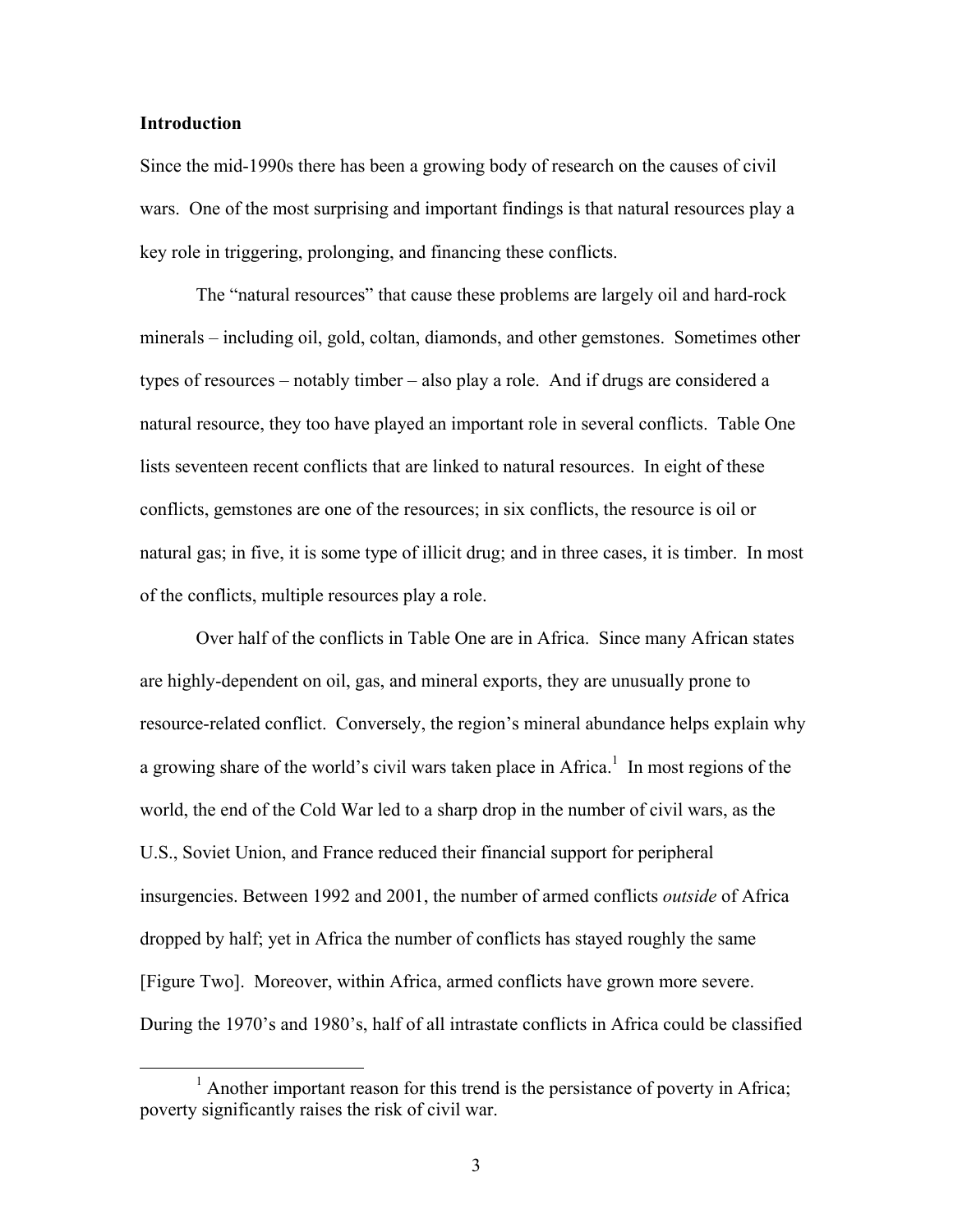as civil wars – that is, they generated at least one thousand battle-related deaths each year. In the 1990's, two-thirds of Africa's intrastate conflicts were civil wars. Africa had seven civil wars in the 1970's, eight in the 1980's, and fourteen in the 1990's [Figure Two].

Before proceeding, it is important to emphasize two points. First, natural resources are never the *only* source of a conflict. Any given conflict is brought about by a complex set of events; often poverty, ethnic or religious grievances, and unstable governments also play major roles. But even after these factors have been taken into account, studies consistently find that natural resources heighten the danger that a civil war will break out, and once it breaks out, that conflict will be more difficult to resolve.

Second, natural resource dependence never makes conflict inevitable. Resource wealth raises the danger of civil war, but for every resource-rich country that has suffered from violent conflict, two or three have avoided it. Civil wars are still rare events. Outside of Africa, they are also getting rarer.

This article gives an overview of what recent scholarship can tell us about the role that natural resources play in civil wars. It describes four main pathways by which resources lead to armed conflict: through their effects on economies; through their effects on governments; through their effects on people living in resource-rich regions; and through their effects on rebel movements. $2$ 

<span id="page-3-0"></span> <sup>2</sup>  $2$  Important studies that touch on the role of natural resources in civil wars – and which I draw on in this article – include: Keen 1998; Collier and Hoeffler 1998, 2001; Elbadawi and Sambanis 2001; Fearon and Laitin 2002; Fearon 2002; Hegre 2002; Reynal-Querol 2002; Doyle and Sambanis 2001; De Soysa 2002; Buhaug and Gates 2002; and Ross 2002a, 2002b.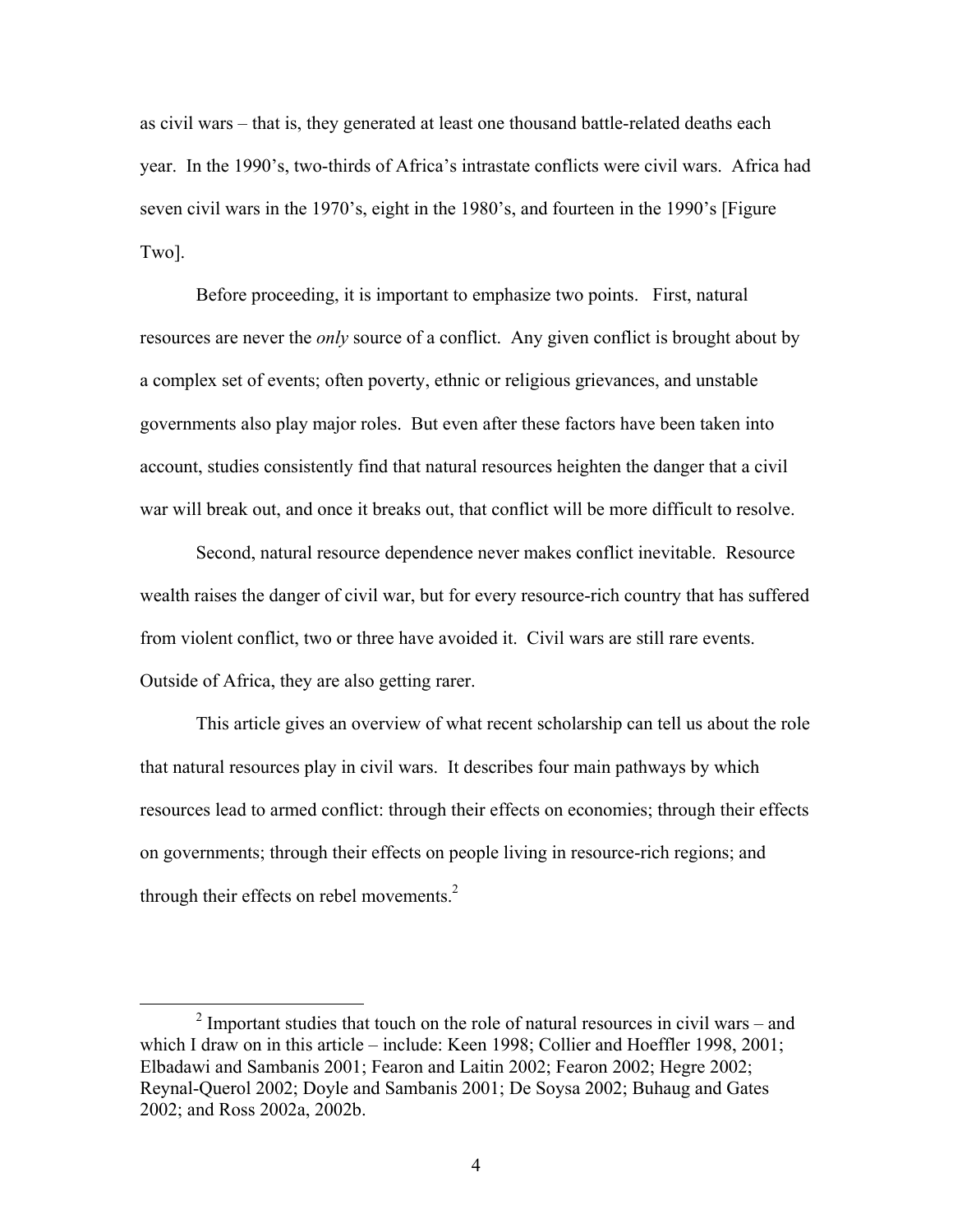# **1. Resource Dependence and Economic Performance**

Resource dependence appears to make countries more susceptible to civil war through two economic effects: by reducing growth and by increasing poverty.

#### *Economic Growth*

It may seem paradoxical that a 'gift' from nature of abundant oil, gold, or gemstones tends to cause economic distress. Yet study after study has found that resource-dependent economies grow more slowly than resource-poor economies.<sup>[3](#page-4-0)</sup> A recent report by the World Bank, for example, looked at the economic performance in the 1990s of countries that had large mining sectors. $4$  It found that in countries with medium-sized mining sectors (between 6 and 15 percent of all exports), GDP per capita *fell* at an average rate of 0.7 percent a year over the course of the decade. In countries with large mining sectors (between 15 and 50 percent of exports), GDP per capita dropped by an average of 1.1 percent a year, while in countries with very large mining sectors (over 50 percent of exports) GDP per capita dropped by a remarkable 2.3 percent a year. Collectively these mining states saw their GDP per capita fall at  $1.15$  percent a year – a drop over the course of the decade of almost 11 percent.<sup>[5](#page-4-2)</sup>

This is a catastrophic record on economic grounds alone. But it also has implications for susceptibility of these states to civil war: recent studies suggest that

 $\frac{1}{3}$ <sup>3</sup> There is still much speculation about why this occurs. See Sachs and Warner 2001; Gylfason 2001; Manzano and Rigobon 2001; Leite and Weidemann 1999; Sala-i-Martin and Subramanian 2003. Ross 1999 reviews many earlier studies.

<span id="page-4-1"></span><span id="page-4-0"></span><sup>&</sup>lt;sup>4</sup> This study looked only at non-fuel minerals, i.e., not oil or natural gas.

<span id="page-4-2"></span><sup>5</sup> World Bank 2002; see also Ross 2002c.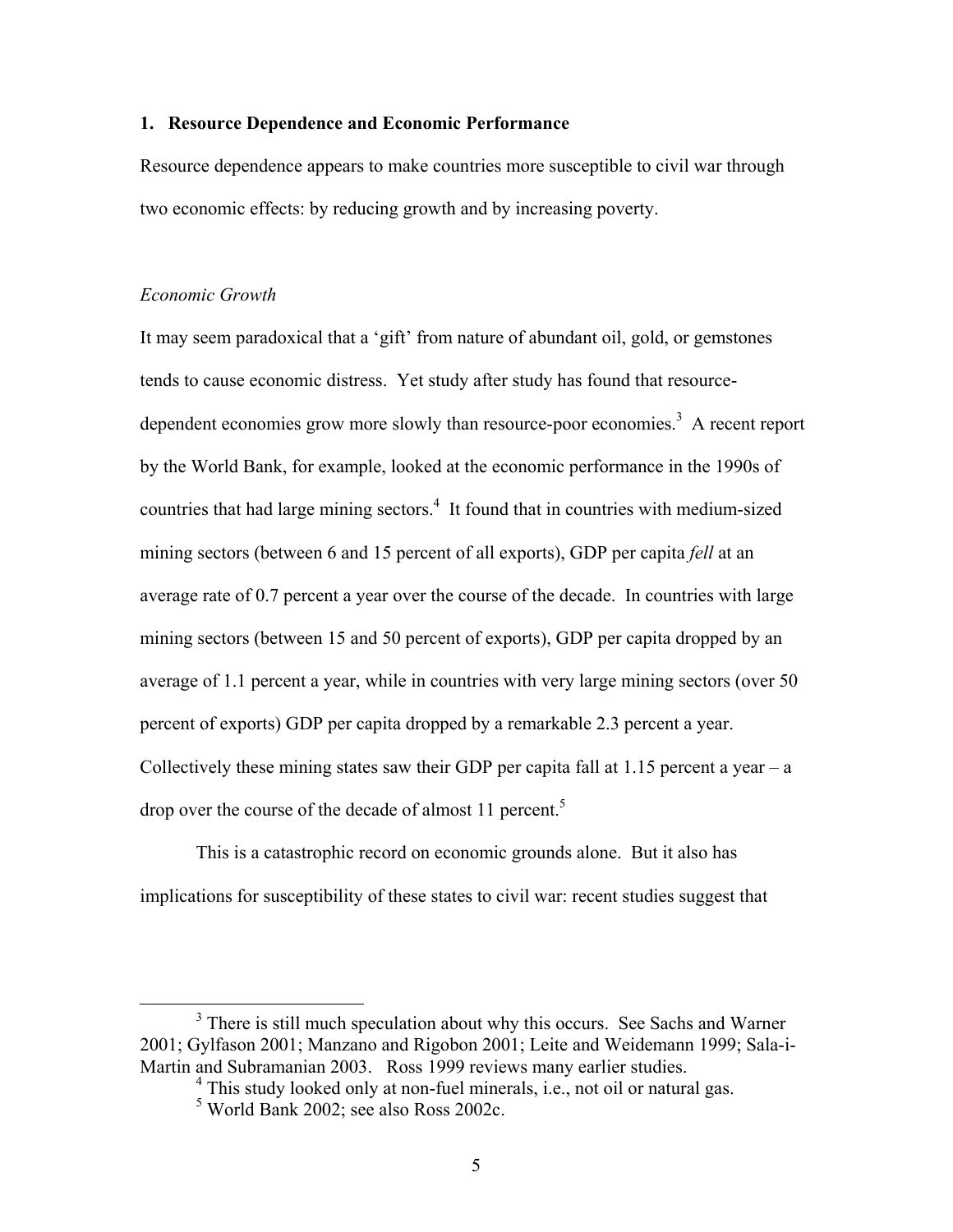when a country's growth rate turns negative, a civil war is more likely to break out.<sup>6</sup> In the three years leading up to the war in the Democratic Republic of Congo, for example, GDP growth averaged –5.56 percent; in the three years before the Congo Republic's civil war, growth was -1.94 percent; on the eve of Liberia's civil war, growth averaged  $-1.34$ percent.<sup>7</sup>

# *Poverty Rates*

A country's reliance on non-fuel mineral exports – and possibly oil exports as well – also tends to create atypically high poverty rates. A key reason is that resource-rich governments do an unusually poor job of providing education and health care for their citizens. One study found a strong correlation between greater dependence on oil and mineral exports and higher child mortality rates: for each increase in minerals dependence of five points, the mortality rate for children under the age of five rose by 12.7 per thousand; for each five point increase in oil dependence, the under-five mortality rate rose by 3.[8](#page-5-2) per thousand.<sup>8</sup>

Again, this pattern is intrinsically worrisome, but it also has consequences for a state's susceptibility to violent conflict. The greater a country's poverty, the more likely it is to face a civil war.<sup>[9](#page-5-3)</sup> Not surprisingly, people are more likely to rise up against their government when their economic predicament is bad and getting worse. Rebel groups find it easier to recruit new members when there is widespread poverty and

 <sup>6</sup> Collier and Hoeffler 2001; Hegre 2002.

<span id="page-5-3"></span><span id="page-5-2"></span><span id="page-5-1"></span><span id="page-5-0"></span><sup>&</sup>lt;sup>7</sup> Figures are taken from World Bank 2001.

<sup>&</sup>lt;sup>8</sup> Ross 2001b. Minerals and oil dependence was measured as the ratio of exports to GDP.

<sup>&</sup>lt;sup>9</sup> Collier and Hoeffler 2001; Fearon and Laitin 2002; Elbadawi and Sambanis 2002.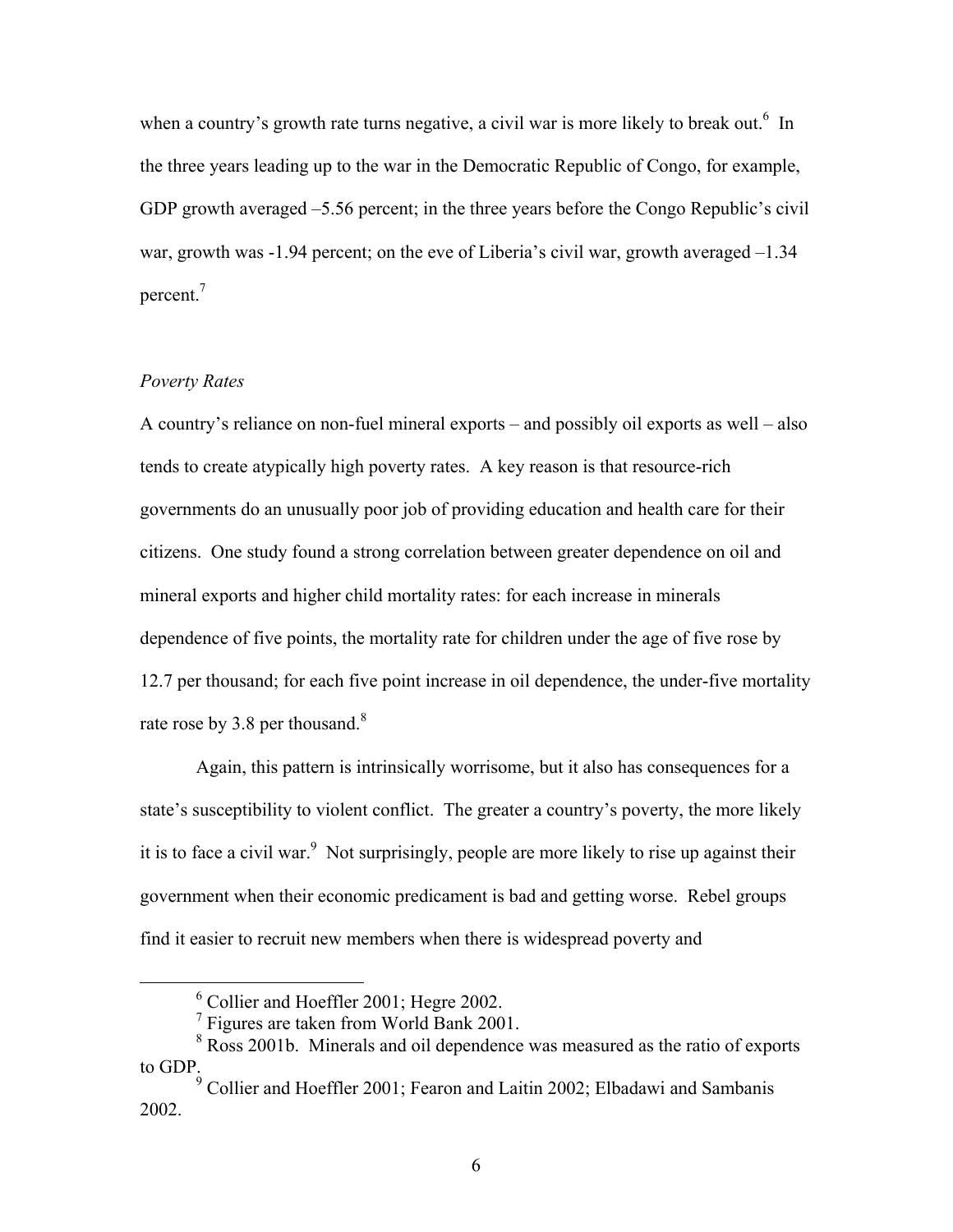unemployment, since it makes the prospect of combat and looting seem more attractive by comparison.

A glance at the world's most oil dependent states, and most mineral dependent states, illustrates these patterns. Table Two lists the world's 20 most mineral-dependent states; eleven of them are classified by the World Bank as "highly-indebted poor countries" – the most troubled category of states – even though they earn large sums of foreign exchange from the sale of their resources. Since 1990, five of them have had civil wars.

Table Three lists the world's 20 most oil-dependent states. Here, too, the record is grim. Three of the top six states are classified as "highly-indebted poor countries," and once again, five of the 20 have suffered from civil wars in the 1990s.<sup>[10](#page-6-0)</sup>

# **2. Resource Dependence and Governance**

Natural resource dependence also has an impact on governments.<sup>11</sup> A strong and effective government should be able to offset some of the economic and social problems caused by resource dependence. But resource dependence tends to influence governments themselves, making them more susceptible to conflict. This seems to occur through three mechanisms: corruption, state weakness, and reduced accountability.

<span id="page-6-0"></span><sup>&</sup>lt;sup>10</sup> Resource dependence may also "dutch disease" effects, but it is not evident that this makes states more susceptible to civil war.

<span id="page-6-1"></span> $11$  Several recent studies suggest that oil and mineral dependence hurt economic growth primarily by damaging the institutions of governance. See Isham et al. 2003; Sala-i-Martin and Subramanian 2003.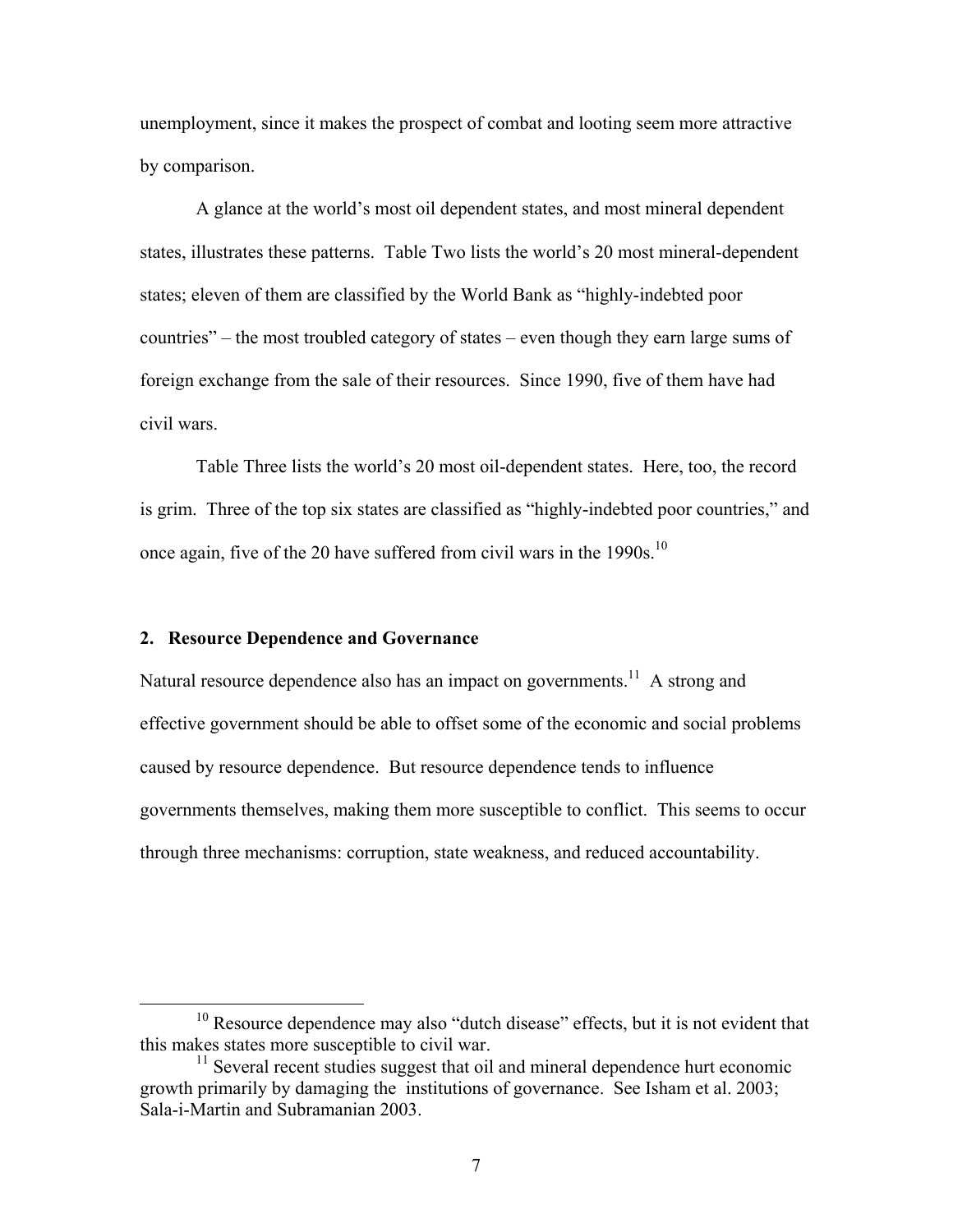# <span id="page-7-3"></span>*Corruption*

The first mechanism is government corruption. There is strong evidence that when a government gets more of its revenue from oil, minerals, and timber, it is more likely to be corrupt.<sup>12</sup> Part of this problem is due to the sheer volume of resource revenues: governments can only absorb, and effectively track, limited amounts of money. Resource wealth often floods governments with more revenue than they can effectively manage. Resource revenues also tend to be collected by governments in ways that are unusually difficult for citizens to track – and unusually easy for crooked officials to divert; hence some of it winds up in off-budget accounts or the pockets of government officials, and is never heard of again.

Other problems stem from the volatility of resource revenues. For the last century, the international prices for primary commodities – including oil and minerals – have been more volatile than the prices for manufactured goods.<sup>13</sup> Since 1970, this volatility has grown worse.<sup>14</sup> This means that when countries become more dependent on oil and minerals exports, they also become more vulnerable to economic shocks. Case studies suggest that the sudden ebb and flow of revenues tends to overwhelm normal budgeting procedures, promote corruption, and weaken the ability of government agencies to remain free from political interference.<sup>[15](#page-7-3)</sup>

<span id="page-7-0"></span><sup>&</sup>lt;sup>12</sup> Sachs and Warner (1999) find a strong correlation between resource dependence and a widely-used measure of corruption; studies by Gylfason (2001) and Leite and Weidmann (1999) produced similar results. Marshall (2001) also reports evidence of unusually high corruption rates in the minerals sectors of many countries.

<span id="page-7-1"></span> $13$  Grilli and Yang 1988.

<span id="page-7-2"></span><sup>&</sup>lt;sup>14</sup> Reinhart and Wickham 1994.

 $15$  Gelb (1988) for example, found that the oil booms of the 1970's were generally associated with a sharp drop in the efficiency of public investments, which indicates that corruption levels were rising. Similarly, Collier and Gunning (1999) found that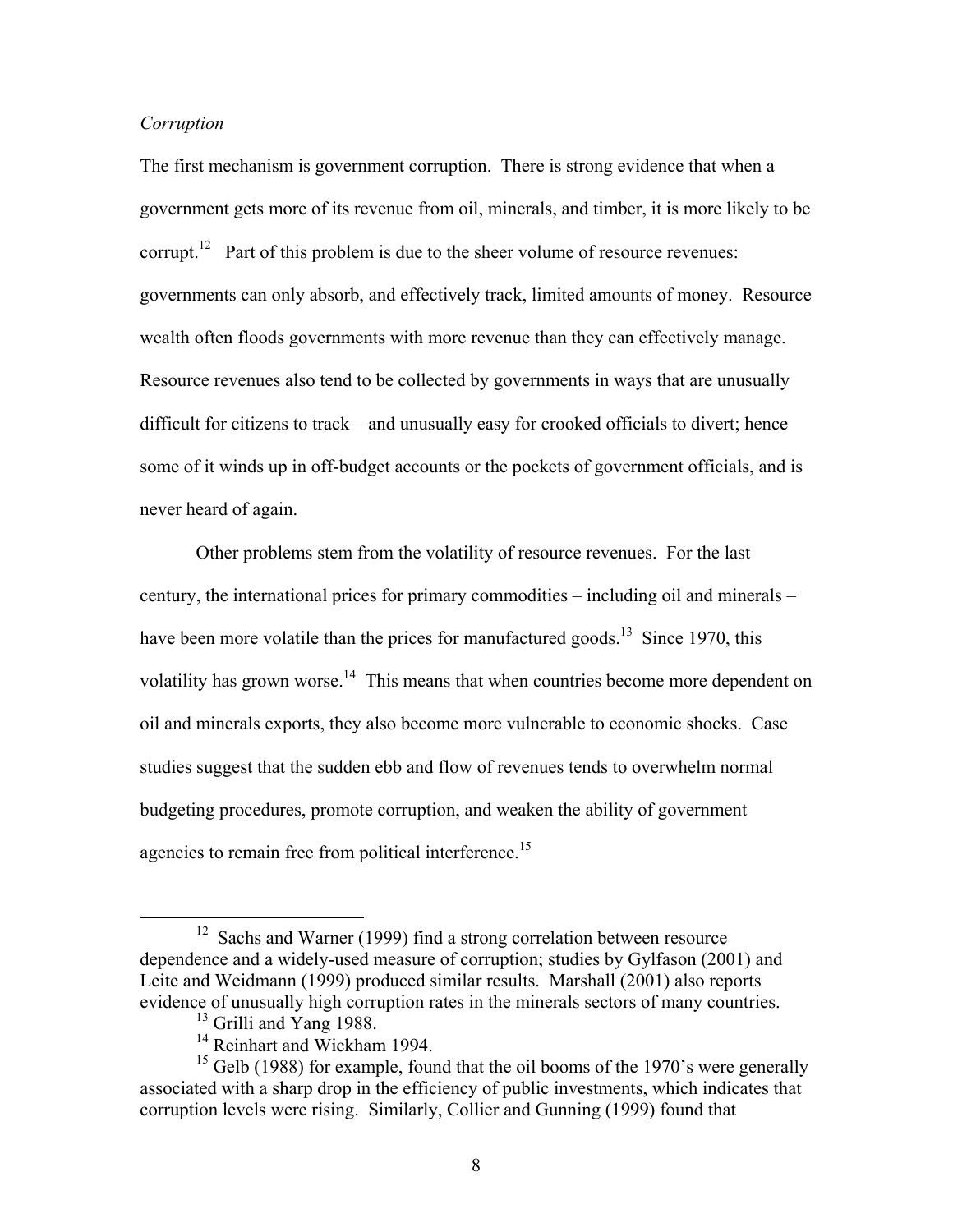Ironically, the nationalization of foreign oil and minerals firms in the 1950s, 1960s, and 1970s made states more vulnerable to these kinds of revenue shocks. Before nationalization, foreign corporations typically captured and repatriated a large fraction of any resource rents, including those created by resource shocks. This "drain" of wealth was much resented by developing-state governments. Yet ironically, the repatriation of resource windfalls provided these governments with the unintended benefit of insulating state institutions from the volatility of international commodity markets. By expropriating foreign corporations -- at a time when resource prices were growing even more variable -- resource-exporting governments unwittingly exposed themselves to large market shocks.

In theory, governments should be able to buffer their economies against these market shocks by setting up stabilization funds, and perhaps, savings funds. Yet in practice, these funds are often poorly managed and may wind up doing more harm than good. $16$ 

There are, unfortunately, many examples of resource-linked corruption. One of the most egregious cases is Angola. According to an IMF report, almost \$1 billion disappeared from the Angolan government's accounts in 2001 alone due to corruption. Fiscal discrepancies over the previous several years represented between 2 and 23 percent of the country's gross domestic product. Most of these losses were linked to the country's dependence on oil. Large fractions of the signing bonuses for oil contracts

<span id="page-8-0"></span> $16$  Ascher 1999; Davis et al. 2001.

 $\overline{a}$ 

9

commodity booms in developing states, for a wide range of products, were associated with a subsequent fall in investment efficiency. Ross's (2001c) study of the Malaysian, Indonesian, and Philippine timber sectors reports that rising timber prices led to heightened levels of corruption, and the dismantling of institutions that had earlier protected the forest sector from misuse.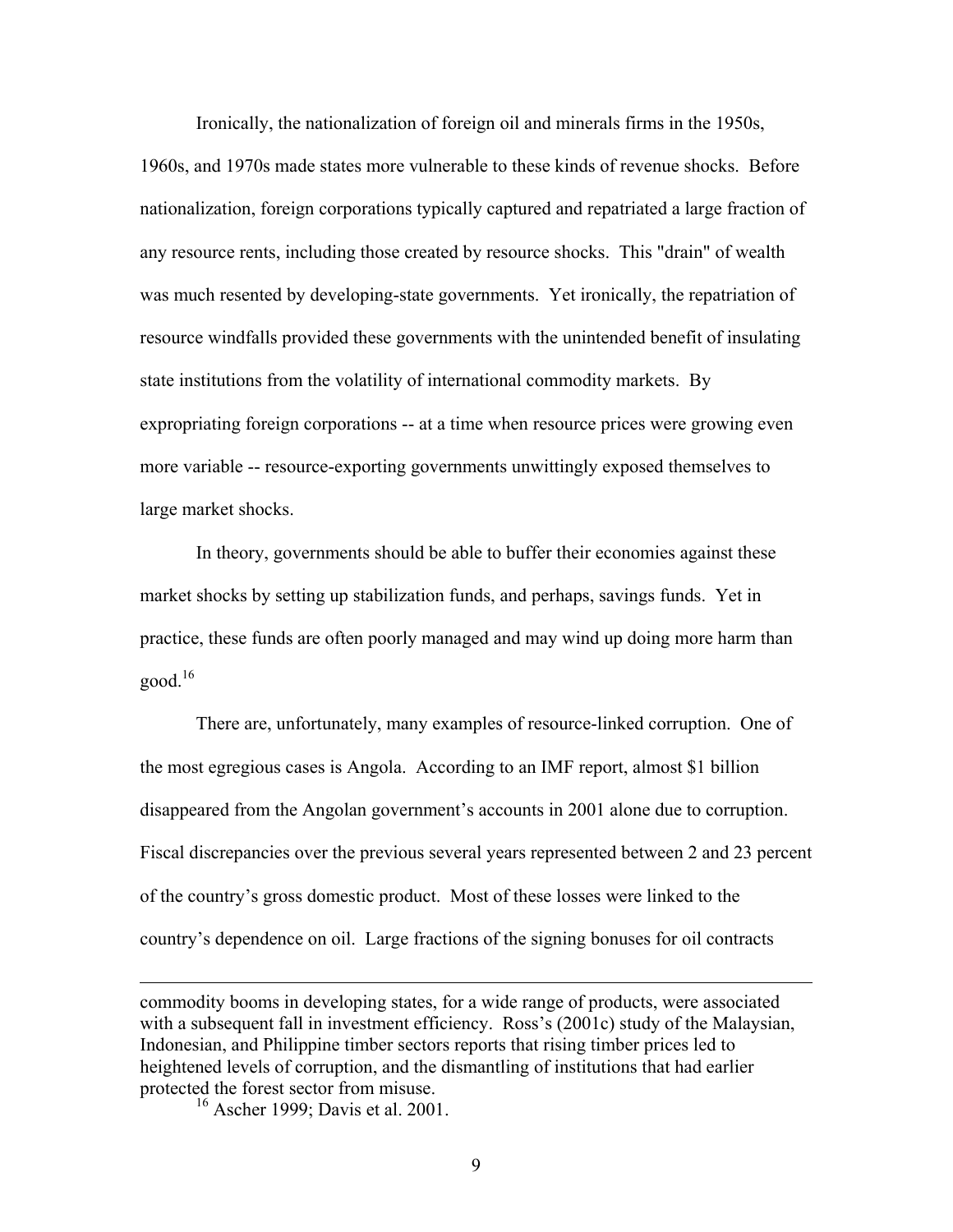disappeared, and the state oil company, Sonangol, was criticized for managing the country's oil receipts through 'a web of opaque offshore accounts,' even though Angolan law requires that the funds be handled by the central bank.<sup>17</sup>

#### *Weak Government*

Natural resource revenues can, ironically, weaken governments – making them less likely to resolve social conflicts and provide public goods, like health care and education.

There are two ways this can happen. One way is by retarding the effectiveness of a state's bureaucracy. Some scholars have found that when governments are funded through oil or mineral revenues instead of taxes, they are left with weaker governments. Much of a government's "strength" comes from its capacity to extract taxes from the population – a capacity that often takes decades to develop. A government that fails to develop this ability may also be unable to establish the type of bureaucracy that can provide effective public goods, and ameliorate social conflicts. The result may be a heightened danger of civil war.<sup>[18](#page-9-1)</sup>

A second route is by weakening the state's territorial control. If a country has resources that are highly valuable, and can be mined with little training or investment – such as alluvial gemstones, coltan or tanzalite – it will be difficult for the government to provide law and order in the extractive region. These kinds of mineral deposits attract large numbers of artisanal miners to what are typically rural, "frontier" regions, where the government's influence is weak. Land claims in these areas become valuable, yet the weakness of the government's authority makes it hard for claimants to enforce or protect

<span id="page-9-0"></span><sup>&</sup>lt;sup>17</sup> Cauvin 2002. Also see Global Witness 2002.

<span id="page-9-1"></span><sup>18</sup> Mahdavy 1970; Beblawi 1987; Karl 1997; Fearon and Laitin 2003.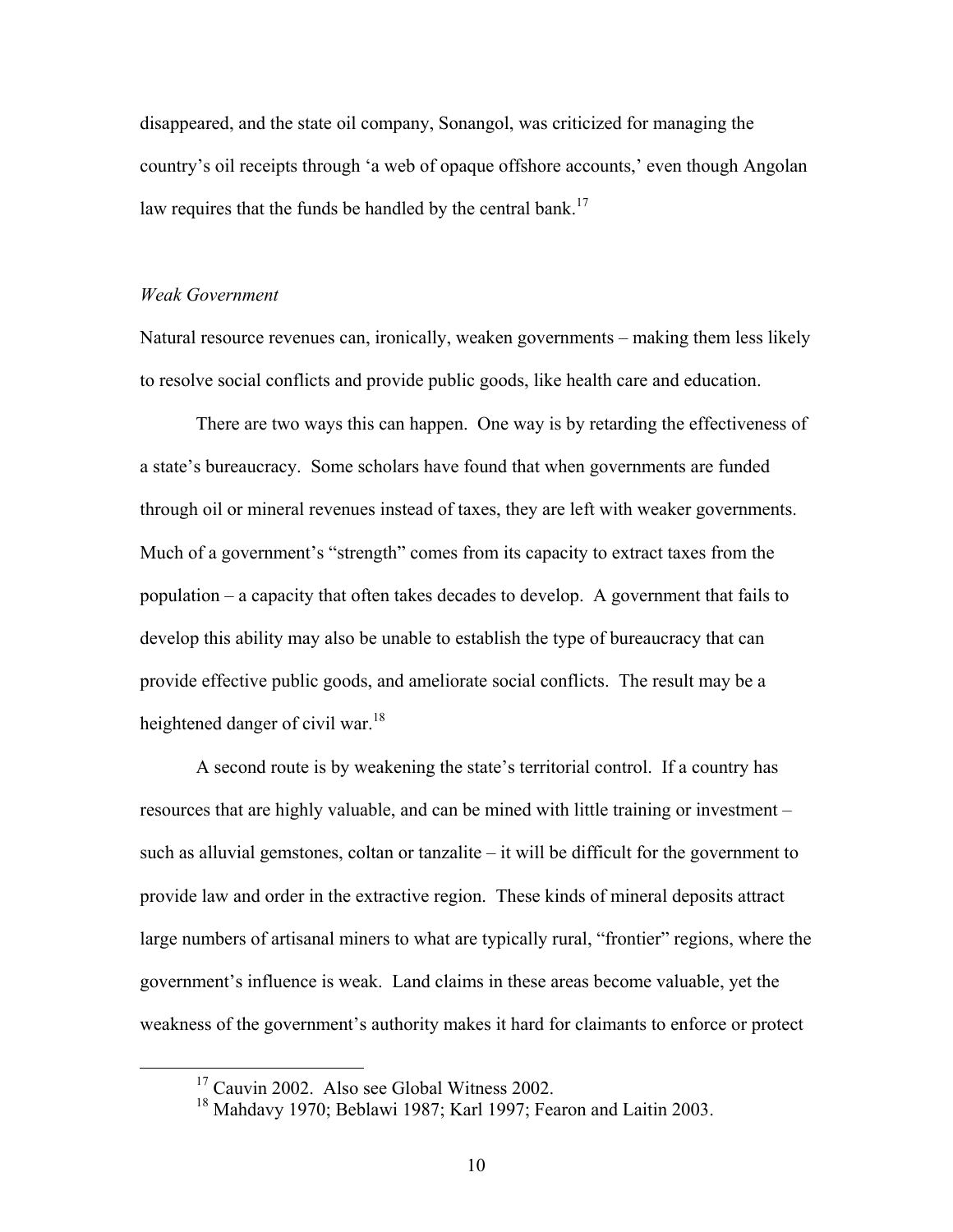their property rights through legal measures. As a result, they often resort to extralegal measures, including violence, to establish claims and adjudicate disputes. The utility of violence creates a demand for organizations – like criminal gangs, warlords, and rogue military units – that for a price will use extralegal means to enforce mineral claims.<sup>19</sup> In addition, the high value-to-weight ratios of these minerals make them difficult to tax and easy to smuggle; these qualities produce high corruption levels inside the government, and large smuggling operations outside of it. The combination of weak, corrupt government authority, and strong criminal organizations can facilitate the rise of rebel movements $20$ 

The case of Sierra Leone illustrates how alluvial minerals, scattered over a wide area, can weaken a government's territorial control and lead to civil war. From the 1930s to the 1960s, Sierra Leone had a robust, mineral-based economy that produced iron ore, gold, bauxite, and rutile (titanium oxide), in addition to diamonds.  $21$  Most of these resources were mined by foreign firms or state-owned companies that provided the government with large revenues, and enormous patronage resources. But in the 1970s and early 1980's Sierra Leone's iron ore and kimberlite diamonds were worked out. The mining of alluvial diamonds by informal methods became, by default, the country's main source of non-agricultural wealth.

 $19$  This mechanism has been discussed by several scholars. See, for example, Michelle Garfinkel and Stergios Skaperdas (eds.), *The political economy of conflict and appropriation.* New York: Cambridge University Press (1996);

<span id="page-10-2"></span><span id="page-10-1"></span><span id="page-10-0"></span><sup>20</sup> See Reno 1995, 1998; Ross 2002b.

<sup>21</sup> Sierra Leone had both *kimberlite* diamonds, which are diamonds located deep underground and can only be extracted with heavy equipment, and *alluvial* diamonds, which are scattered in the soil of alluvial plains, and can be extracted by unskilled workers with little training or equipment.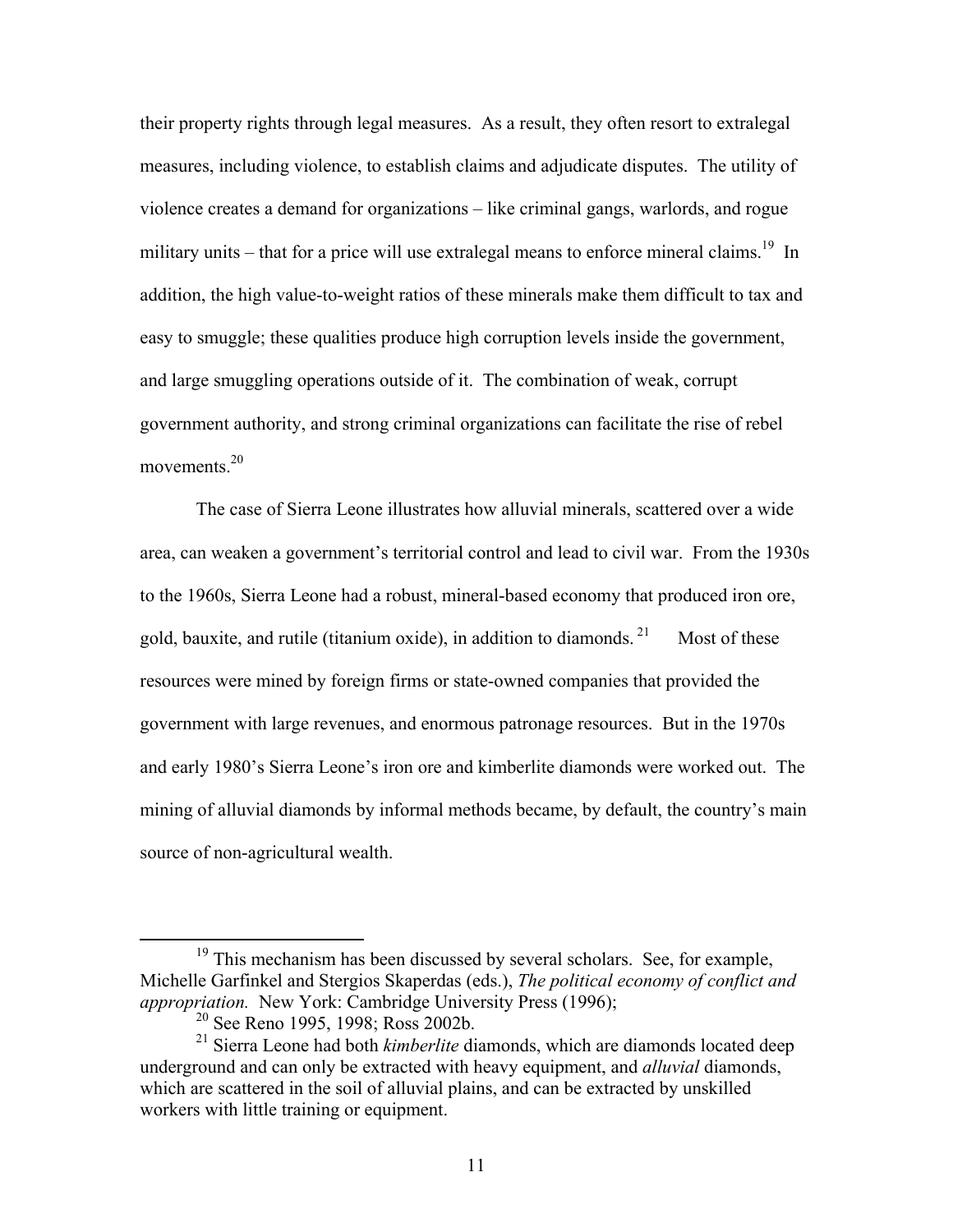The Sierra Leone government had long had difficulty exercising its authority over the diamond fields, which was home to tens of thousands of unlicensed miners, plus a network of armed gangs, private armies and paramilitary forces that sold protection services to miners and traders.<sup>22</sup> Even before civil war broke out in 1991, Sierra Leone's growing dependence on alluvial diamonds was causing problems for the government: instead of generating revenues, the diamond fields were generating extraordinary levels of corruption. In 1988 official diamond exports were worth \$22,000, while illicit diamond exports were worth perhaps  $$250$  million.<sup>[23](#page-11-1)</sup>

As long as the national economy was otherwise in good shape, the government was able to manage the corruption, warlords, and private armies in the diamond fields. But in the 1980s the country entered an economic crisis, due to the high price of imported oil, dropping commodity prices, the mining out of kimberlite diamond and iron ore deposits, and economically ruinous government policies. From 1975 to 1990, government revenues dropped from 14.5 percent to just 3.9 percent of GDP. Moreover, in 1985 the politically artful President, Siaka Stevens handed power over to his less adept successor, Joseph Momoh.

Collectively, these changes led to the deterioration of the central government's influence over the diamond-rich areas. Hence when a small group of insurgents called the Revolutionary United Front – totalling just one hundred men – crossed the border from Liberia in March 1991, the Sierra Leone government was too weak to repel them.

 $\overline{a}$ 

<span id="page-11-0"></span> $22$  In fact, the mining area was the site of social unrest as early as 1955. See Reno (1995) op. cit.; Paul Richards, *Fighting for the Rain Forest: War, Youth, and Resources in Sierra Leone*. Oxford: James Currey (1996).

<span id="page-11-1"></span><sup>23</sup> William Reno, *Warlord Politics and African States,* Lynne Rienner, Boulder (1998), p. 120.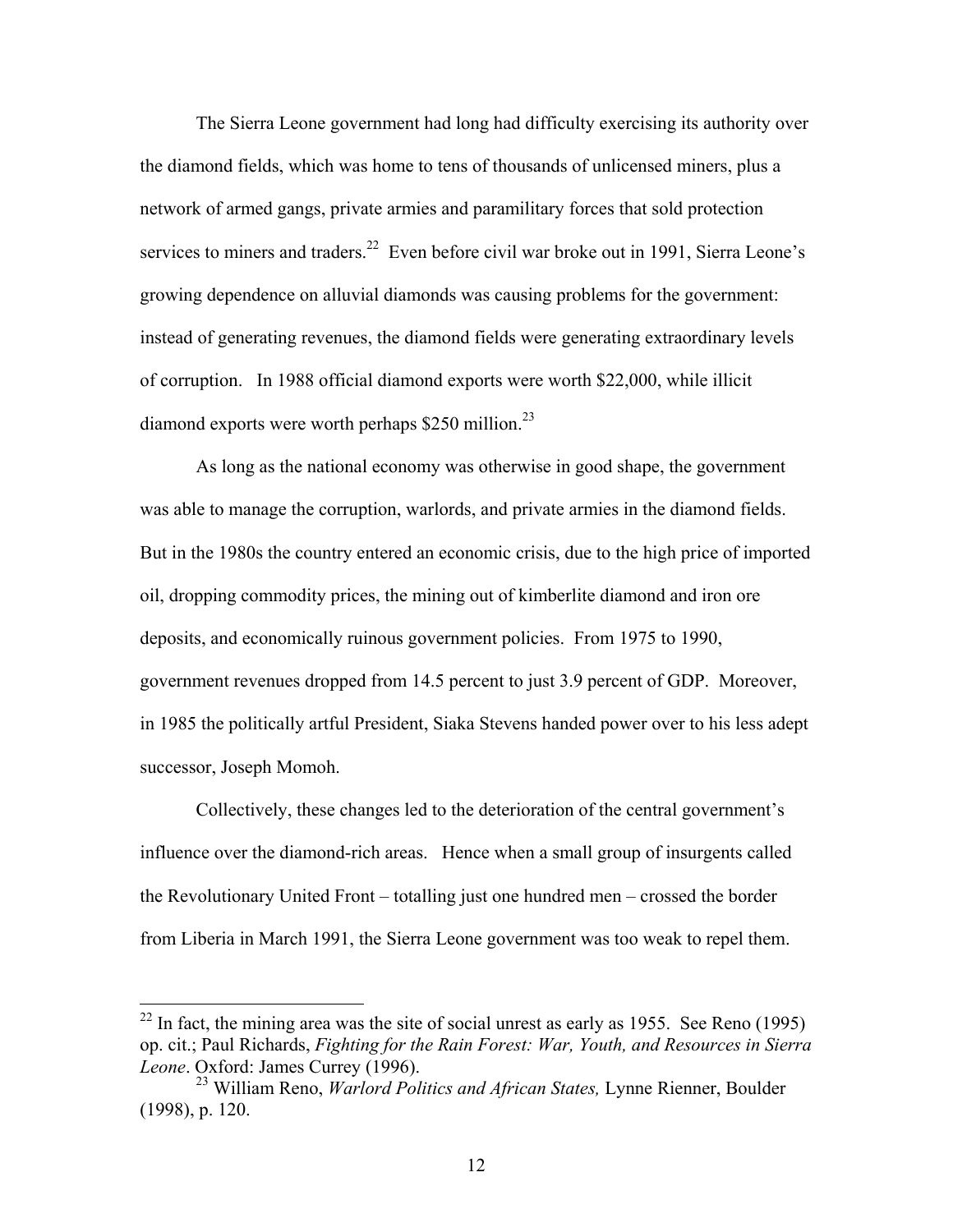Instead, the country was drawn into a civil war that lasted ten years, caused between 20,000 and 50,000 deaths, and displaced at least one-third of the population.

# *Unaccountable Government*

The third effect is reduced government accountability. Governments that get their income from natural resources become less democratic – and hence, less accountable – than countries that rely on other revenue sources, such as taxation.

One reason for this pattern is that when governments have an abundance of revenues, they use part of their surplus to quell dissent. Sometimes they do this through tax policies: resource-rich governments commonly use their revenues to reduce or eliminate taxes on their populations; in the absence of taxes, people are less likely to demand accountability from their government.<sup>24</sup> Other times they do it through spending: greater patronage can also dampen latent pressures for democratization. In some cases governments use their largesse to prevent the formation of independent social groups that might eventually demand political rights.<sup>25</sup> Of course, all undemocratic rulers use their fiscal powers to reduce dissent, but governments in resource-rich states tend to have extra revenues at their disposal.

A second reason is that oil and mineral-rich governments spend an unusually large fraction of their revenues on the military, which also helps them repress dissent.<sup>26</sup> Figure Three illustrates this pattern: it charts the average military spending (as a fraction of Gross National Income) of the twenty most oil and mineral-dependent, and the twenty

<span id="page-12-0"></span><sup>&</sup>lt;sup>24</sup> Ross forthcoming.

<span id="page-12-1"></span><sup>&</sup>lt;sup>25</sup> Moore; Vandewalle; Bellin.

<span id="page-12-2"></span> $26$  Ross  $2003$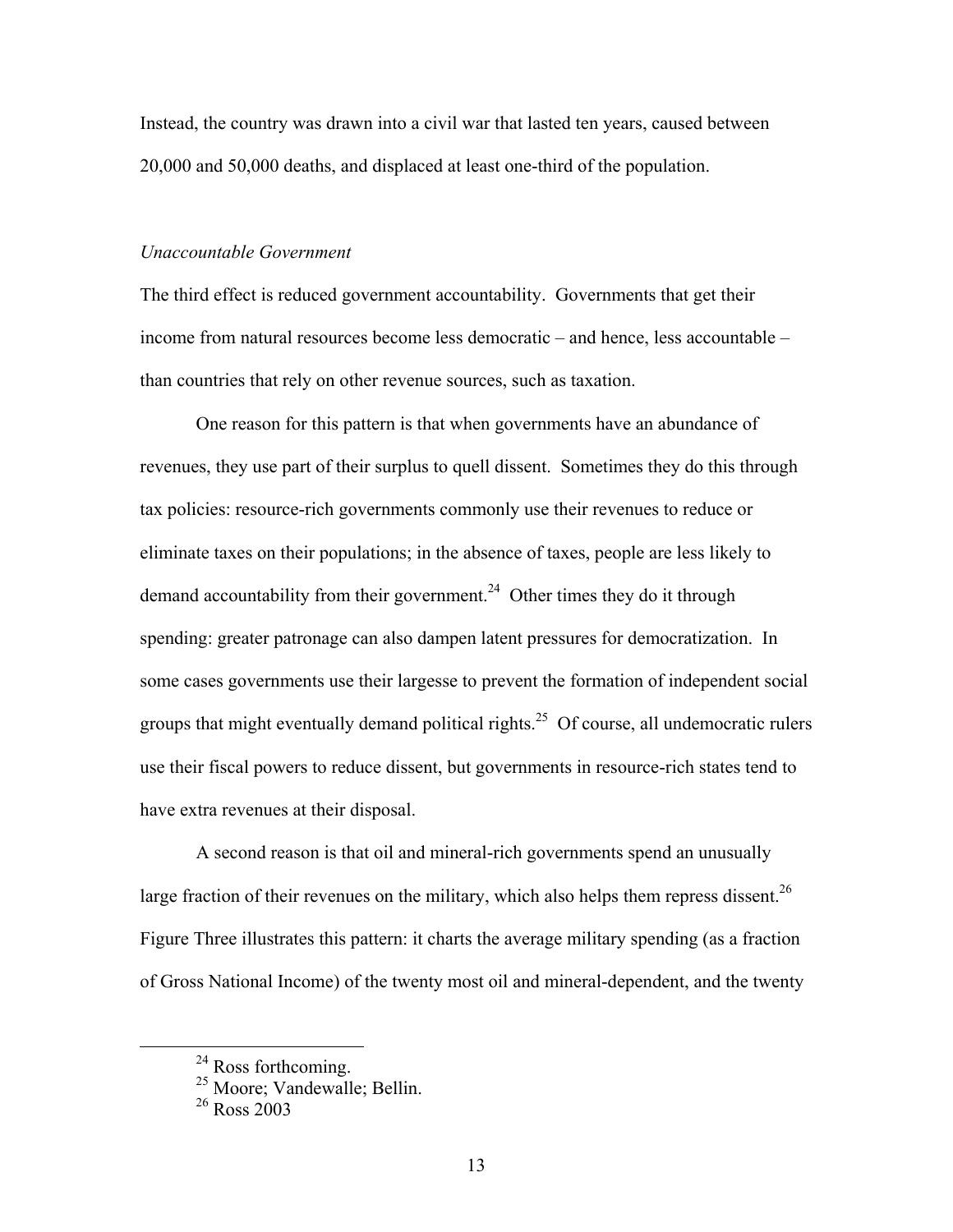least oil and mineral-dependent, states in the developing world between 1989 and 1999. Military spending is consistently between two and four times greater in the mineral-rich states than in the mineral-poor states.

There are other ways that an extractive industry can boost the influence of the armed forces. Sometime the industry is controlled by the military, which gives the military more independence from, and greater influence over, the civilian government. In Indonesia, for example, the military has a large stake in many forest concessions, and collects fees from oil, gas, and mineral companies. Since this money goes to the military directly, it does not pass through the central government's normal budgeting procedures, and the legislature has no influence over how it is spent. The result is that the extractive sector helps make the military less accountable to the civilian government, undermining Indonesia's fragile democracy.

Once again, the harm that resource dependence does to democracy is intrinsically deplorable, but it can also make states more vulnerable to civil war. Several studies have found a link between a government's accountability and the likelihood that it will suffer from a civil war.<sup>27</sup> Governments that are less than fully democratic are less able to resolve the grievances of their citizens, and hence may be more prone to outbreaks of violent conflict.

It is easy to see how the effects of resource dependence on economies and governments can reinforce one another, creating a trap. Economic volatility, and low growth, tend to destabilize governments. When governments are unstable, they cannot manage their economies well and properly mitigate economic volatility and slow growth.

<span id="page-13-0"></span> $27$  See Hegre 2002 for a careful discussion of this issue.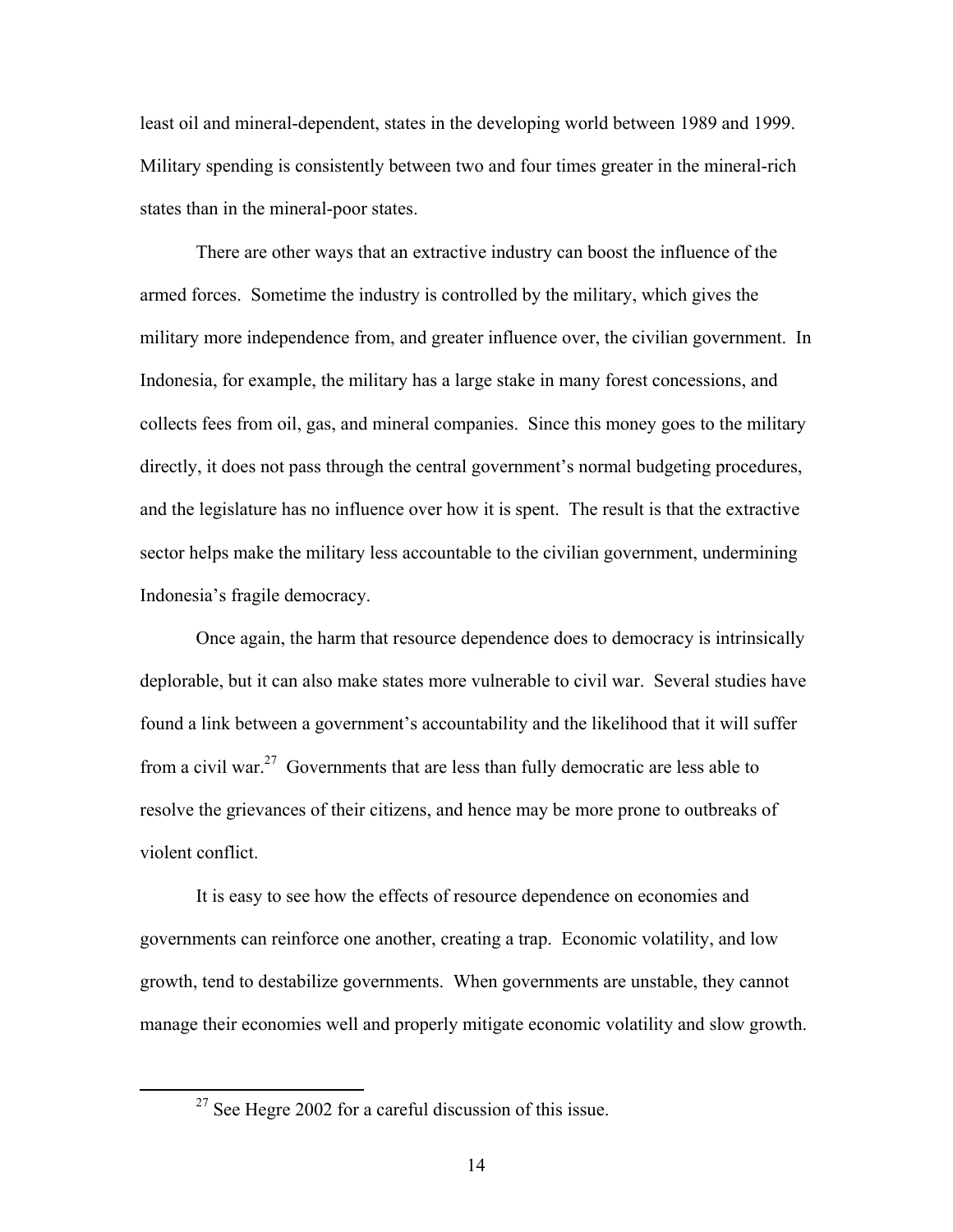Many countries – including Algeria, the Democratic Republic of Congo, Liberia, and Sierra Leone – have fallen into these conflict traps.

# **3. Resource Abundance and Secessionist Movements**

Resource wealth tends to promote civil wars through a third mechanism, by giving people who live in resource-rich areas an economic incentive to form a separate state.<sup>28</sup> Table Four lists nine secessionist civil wars in regions that have abundant mineral resources.<sup>29</sup>

The regions that suffered from resource-inspired insurrections have several elements that set them apart from similar, but non-rebellious regions. One is that before the resource was exploited, people in these areas had a distinct identity – whether ethnic, linguistic, or religious – that set them apart from the majority population. Another is that local people typically bore many of the costs of the extraction process itself – due to land expropriation, environmental damage, and the inmigration of labor from other parts of the country. Finally, there was commonly a widespread belief that the central government was unfairly appropriating the wealth that belonged to them, and that they would be richer if they were a separate state. Interestingly enough, this final belief is sometimes mistaken.

The case of Aceh, Indonesia, offers a good illustration.<sup>30</sup> In many ways, Aceh – a province on the northern tip of the island of Sumatra – was an unlikely place for a

<span id="page-14-0"></span><sup>&</sup>lt;sup>28</sup> Important analyses of this problem include Le Billon 2001; Collier and Hoeffler 2002; Fearon 2002.

<span id="page-14-1"></span> $^{29}$  Since any region might be perceived as having some type of resource, I have limited this list to regions that had significant oil or mineral industries in operation, or under development, at or near the time that the civil war began.

<span id="page-14-2"></span>Examples can also be found in wealthy states: Collier and Hoeffler [2002] describe the case of Scotland, where a peaceful independence movement emerged in the early 1970s, following a sharp rise in the value of North Sea oil.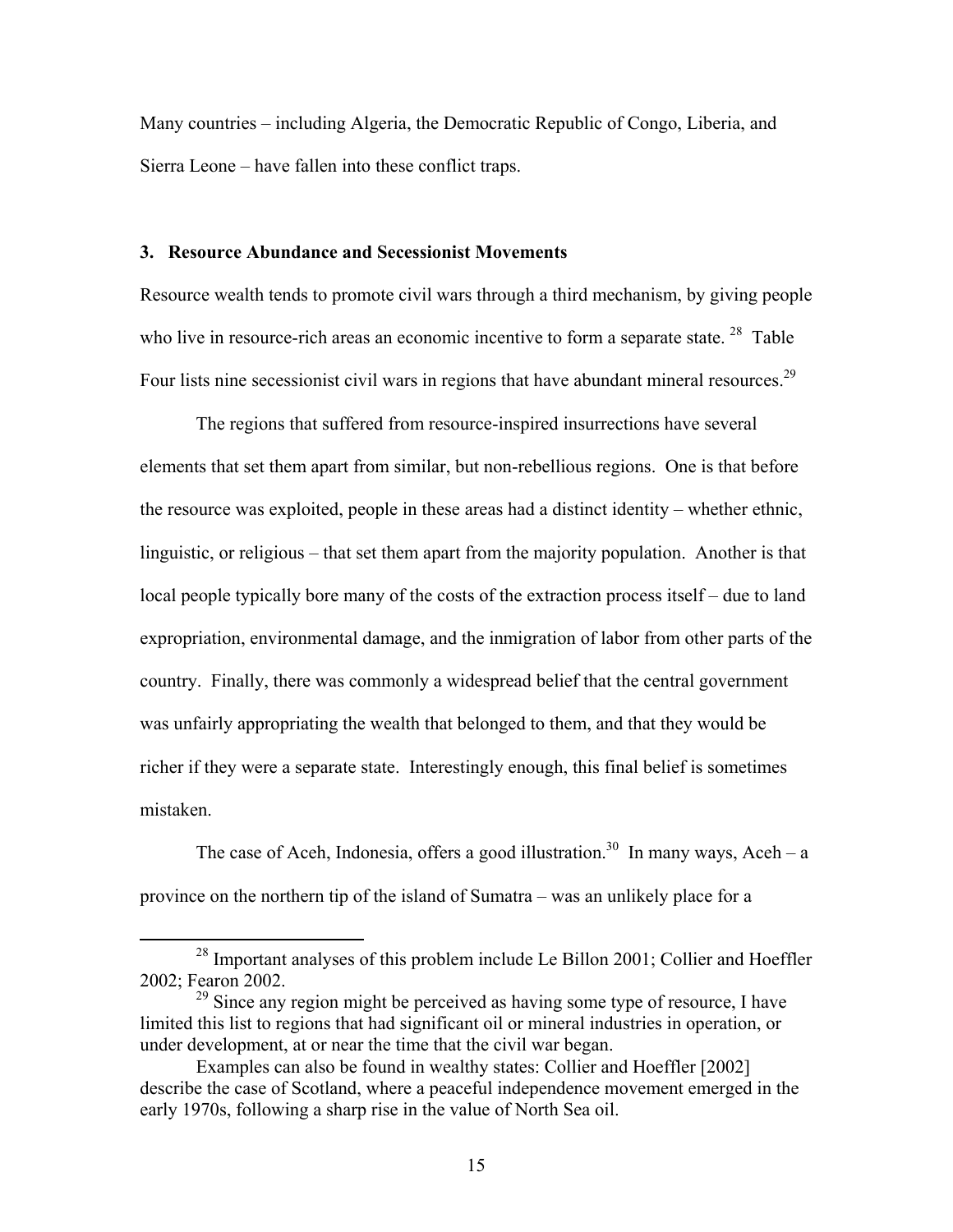separatist rebellion. Aceh played an important role in throwing off Dutch colonial rule in the 1940s, and establishing the Indonesian republic. Although the Acehnese consider themselves ethnically distinct from the rest of Indonesia's population, they adhere to the same religion (Islam) and generally speak the national language (Bahasa Indonesia). Aceh had one of the highest rates of economic growth of any province in Indonesia in the 1970s and 1980s; by the late 1990s Aceh was at or above the national average in per capita income, and in most welfare categories.

Yet a secessionist movement was formed in Aceh in 1976, just as a large natural gas facility was beginning its operations. The facility generated local resentments in at least four ways: the site's construction displaced hundreds of families and several entire villages; the area's development created a wave of immigration and subsequently an antiimmigrant backlash; the discharge of chemicals, plus periodic gas leaks, caused health problems among locals; and the influx of revenues, and the large police and military presence, led to exceptionally high levels of corruption.

But the most important source of discontent was the belief that the jobs and the revenues from the natural gas plant were not being adequately shared with the people of Aceh. This issue was seized upon by the separatist movement, popularly known as GAM (*Gerakan Aceh Merdeka*). GAM propaganda suggested that if independent, the Acehnese would become wealthy like the citizens of Brunei, the tiny oil-rich sultanate on the island of Borneo. This claim was wildly exaggerated, by at least an order of magnitude; but it was widely believed, reflecting the low credibility of the Indonesian government. Although small at first, by the late 1990s GAM won widespread support

<sup>&</sup>lt;sup>30</sup> This account is based on Ross 2002d.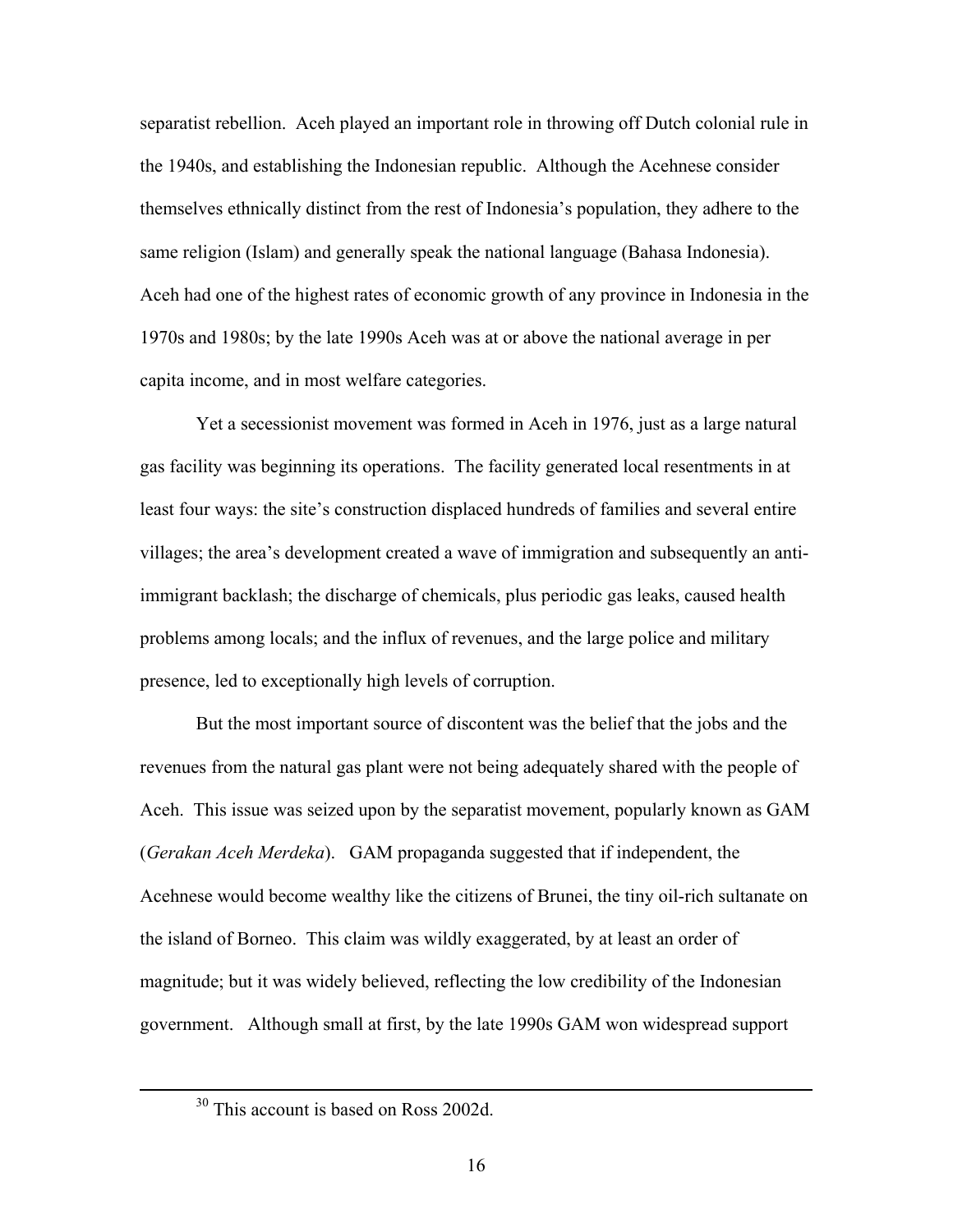among the population, partly due to the brutality and ineptitude of the government's antiinsurgency campaign.

The civil war in the Sudan was also triggered, in part, by a dispute over how to divide the benefits of mineral wealth. In 1983 Sudanese President Numeiry took a series of measures that upset the delicate balance between the predominantly Muslim north and the heavily Christian and Animist south; among them was his decision to place newly discovered oil in the country's south under the jurisdiction of the north, and to build an oil refinery in the north instead of the south. The Sudan People's Liberation Army (SPLA) subsequently complained that the north was stealing the resources of the south, including oil; demanded that work cease on a pipeline to take oil from the south to the refinery in the north; and in February 1984, attacked an oil exploration base, killing three foreign workers and bringing the project to a halt.<sup>31</sup> Instead of responding to the SPLA's demands, however, the government waged a campaign of astonishing brutality. To date, the conflict has killed an estimated two million people.

These essential features – an ethnically distinct population that bears too many of the costs of resource extraction, and enjoys too few of the benefits – are repeated in most of the other cases and have repeatedly led to long and bitter civil wars.<sup>32</sup>

# **4. Rebel Financing**

To assemble and sustain a fighting force of hundreds or thousands of soldiers, a rebel group needs a regular source of income.<sup>33</sup> Before the end of the Cold War, successful

<span id="page-16-1"></span><span id="page-16-0"></span> <sup>31</sup> O'Ballance 2000, Anderson 1999.

<sup>&</sup>lt;sup>32</sup> According to Fearon 2002, separatist insurgencies over natural resources tend to last longer than any other type of civil war.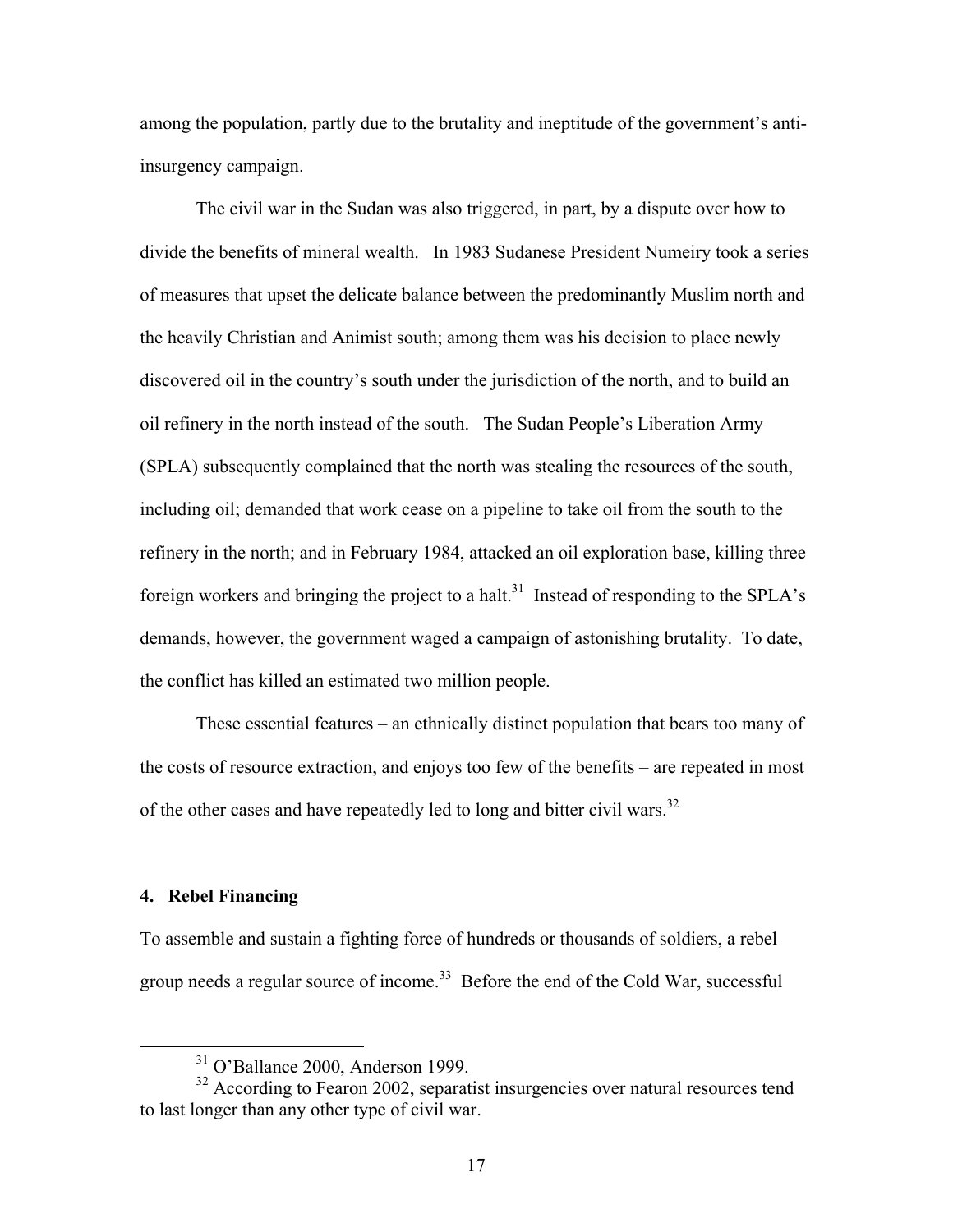rebel groups in the developing world were typically financed by foreign powers – most often the U.S., the Soviet Union, and France. Since the Cold War ended, insurgent groups have been forced to find other ways to bankroll themselves; many have turned to the natural resource sector. $34$ 

Why natural resources? There are probably two reasons: the extraction of natural resources can produce unusually large profits (i.e., rents); and their production is tied to a specific location and cannot be easily moved. These characteristics make natural resource firms – particularly mineral firms – unusually susceptible to looting, or extortion, on a sustained basis. If rebels instead try to loot or extort money from manufacturing firms, the firms will move to a safer area, or be forced out of business. But mining firms cannot move, and they often earn enough money to pay off rebel groups and still earn a profit. These characteristics – plus the location of most resource industries in rural areas, remote from government centers – make resources an ideal source of income for rebel groups.

There are three main ways that rebels raise money from resources: through the direct looting and sale of resources; through the sale of resource futures; and through extortion and kidnapping.

#### *Direct Resource Looting*

There are many examples of rebel groups that have financed themselves by selling natural resources. In general, these are resources that can be easily exploited by small

 $33$  This argument is developed by Collier and Hoeffler 2001.

<span id="page-17-0"></span><sup>&</sup>lt;sup>34</sup> Keen 1998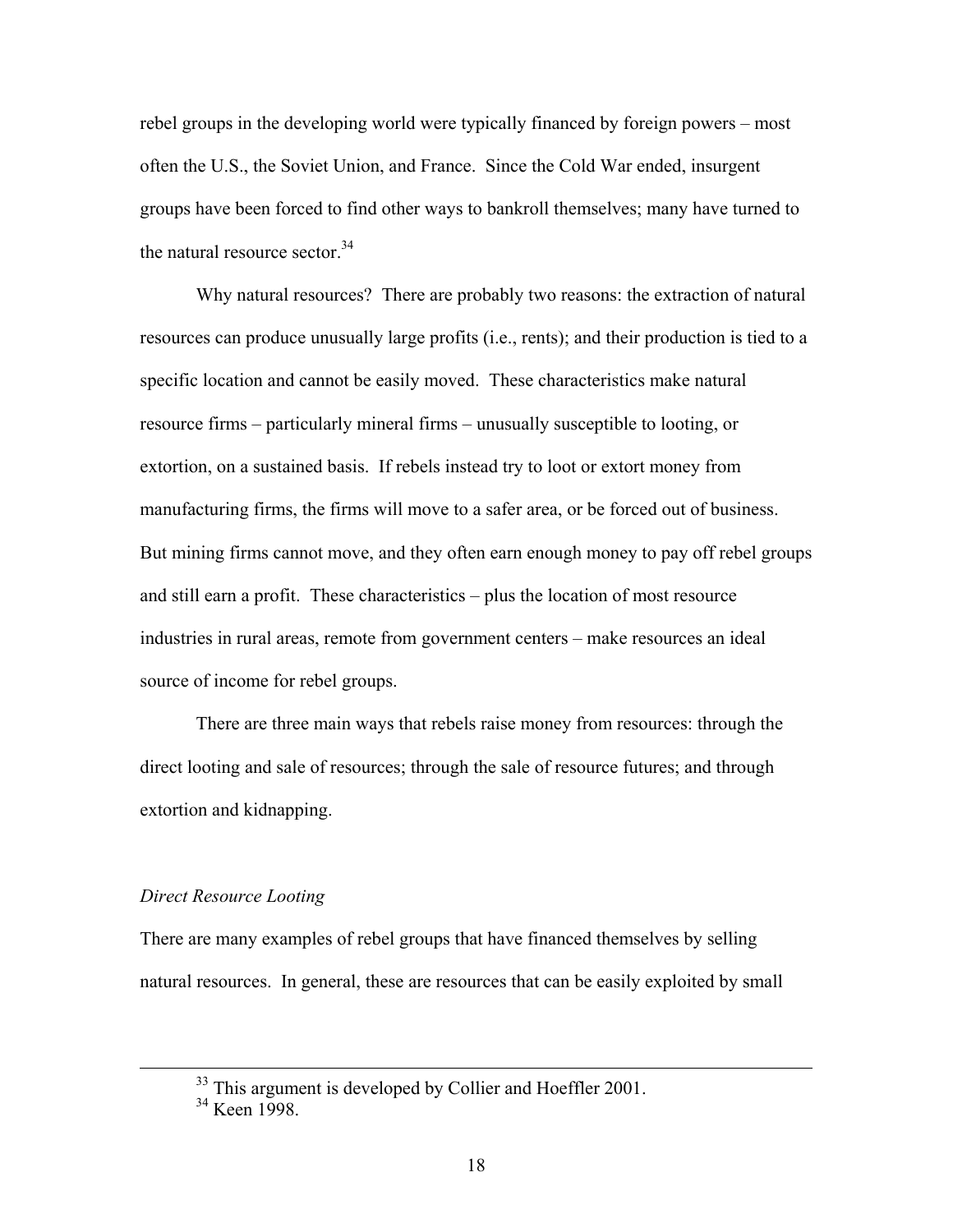numbers of workers with little training, and little or no investment – such as gemstones, coltan, or timber. Since the late 1980s there have been seven prominent examples:

- Angola's UNITA, which over the course of the 1990s sold hundreds of millions perhaps even several billion – dollars worth of diamonds;<sup>[35](#page-18-0)</sup>
- Afghanistan's Northern Alliance, which in the 1990s financed itself through the sale of \$40-60 million of lapis lazuli annually;<sup>[36](#page-18-1)</sup>
- A variety of groups in Burma associated with the Kachin, Wa, and Shan peoples, sustained their armies in the 1970s and 1980s by selling jadeite, rubies, sapphires, timber, and opium;<sup>[37](#page-18-2)</sup>
- Cambodia's Khmer Rouge, which at their peak in the early 1990s earned between \$120 and 240 million a year from the sale of rubies and timber;<sup>[38](#page-18-3)</sup>
- A range of armies in the Democratic Republic of Congo have systematically looted the country from the beginning of the current conflict, in 1998, to the present; these include both foreign forces (particularly those from Rwanda, Uganda, and Zimbabwe) and domestic militias [notably the factions of the Rassemblement congolais pour la démocratie (RCD), the Maï Maï, and the Mouvement de libération congolais (MLC)]. Among the looted goods have been diamonds, gold, coltan, timber, and coffee.<sup>[39](#page-18-4)</sup>

<span id="page-18-0"></span><sup>&</sup>lt;sup>35</sup> Le Billon 1999.

<span id="page-18-1"></span><sup>36</sup> Rubin 2000.

<span id="page-18-2"></span><sup>37</sup> Lintner 1999; Smith 1999

<span id="page-18-3"></span><sup>&</sup>lt;sup>38</sup> Brown and Zasloff 1998; Le Billon 2000.

<span id="page-18-4"></span><sup>&</sup>lt;sup>39</sup> See UN Panel of Experts, 2001.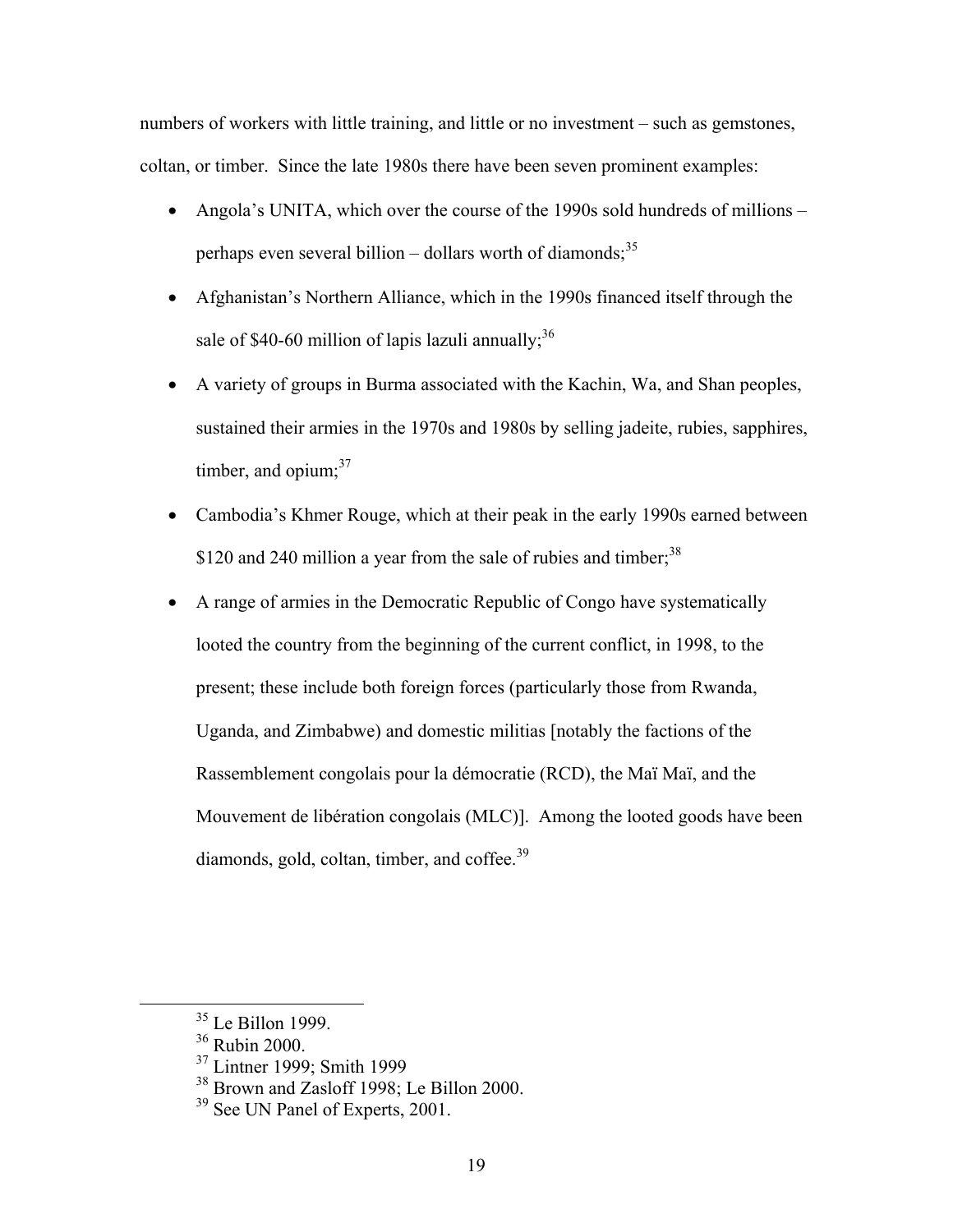- In the early 1990s in Liberia, Charles Taylor's National Patriotic Front of Liberia was thought to be earning some \$75 million a year from taxing the sale of diamonds, timber, rubber, cannabis, and iron ore;  $40$
- In Sierra Leone in the mid-to-late 1990s, the Revolutionary United Front (RUF) sustained itself largely by producing between \$25 million and \$125 million in diamonds per year. $41$

In some of the conflicts that began during the Cold War but continued after it, insurgents were forced to switch form foreign funding to natural resource funding. In Angola, for example, UNITA (National Union for the Total Independence of Angola) was financed by the United States and South Africa for most of the 1970s and 1980s. In the mid-1980s, however, UNITA set up bases in the diamond-rich provinces of northeast Angola. At first it gained revenue by attacking mines and establishing protection rackets; later it began to act more like a government, controlling and taxing both mines and artisanal miners For a time, UNITA received income from both the diamond trade and its foreign sponsors; but the end of the Cold War, and the end of apartheid in South Africa, left UNITA with no outside support.

After the breakdown of a 1991-92 peace initiative, UNITA launched a brutal offense that brought all of Angola's diamond-rich areas under UNITA's control. Over the course of the 1990s UNITA raised hundreds of millions – perhaps even several billion – dollars from diamond sales. Although vast sums were lost in corruption, the revenues also helped sustain UNITA as a military force. $42$ 

<span id="page-19-0"></span> <sup>40</sup> Ellis 1999.

<span id="page-19-1"></span><sup>41</sup> UN Panel of Experts, 2000.

<span id="page-19-2"></span><sup>42 . [</sup>Fowler; GW; Le Billon 1999; Human Rights Watch 1999].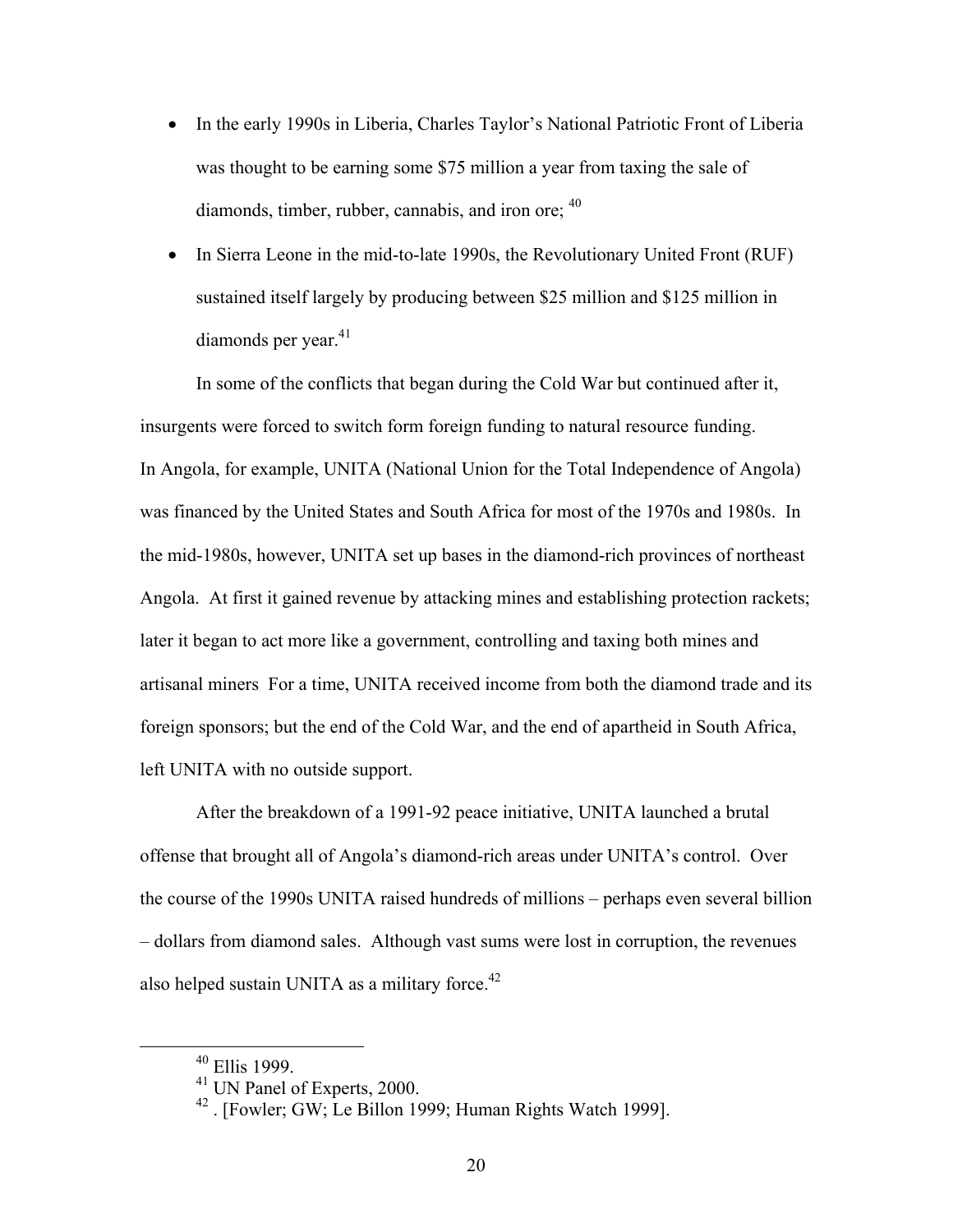Cambodia's Khmer Rouge went through a similar transition. From 1979 to the late 1980s, the Khmer Rouge – largely exiled in Thailand – was financed by the Chinese government. But at the end of the 1980's the Chinese government curtailed its support, which forced the Khmer Rouge to adopt a new financial strategy. In December 1988 Khmer Rouge leader Pol Pot explained the strategy to his troops:

We are spending many tens of millions of baht to augment the assistance of our foreign friends, but that is still not enough and there are many shortages. It is thus imperative that we find ways to develop the natural resources that exist in our liberated and semi-liberated zones as assets to be utilized in the fight against the [Vietnamese-backed Cambodian government] [quotes in Thayer, 2/7/91].

Shortly after this speech, the Khmer Rouge captured a strip of Cambodian territory that was rich with ruby and sapphire deposits, and commercially-valuable timber, and gave mining and logging licenses to Thai companies [Abuza 1993]. These arrangments produced a substantial income for the Khmer Rouge, which enabled it to continue its fight until  $1997<sup>43</sup>$  $1997<sup>43</sup>$  $1997<sup>43</sup>$ 

#### *Sale of Future Rights to War Booty*

There is also a less common – but possibly more dangerous – type of resource transaction: the sale of future exploitation rights to the spoils of war. The seven examples above cover the sale of resources already captured by the rebels; but sometimes

<span id="page-20-0"></span> <sup>43 [</sup>Thayer 2/7/91; BZ 251-2], Le Billon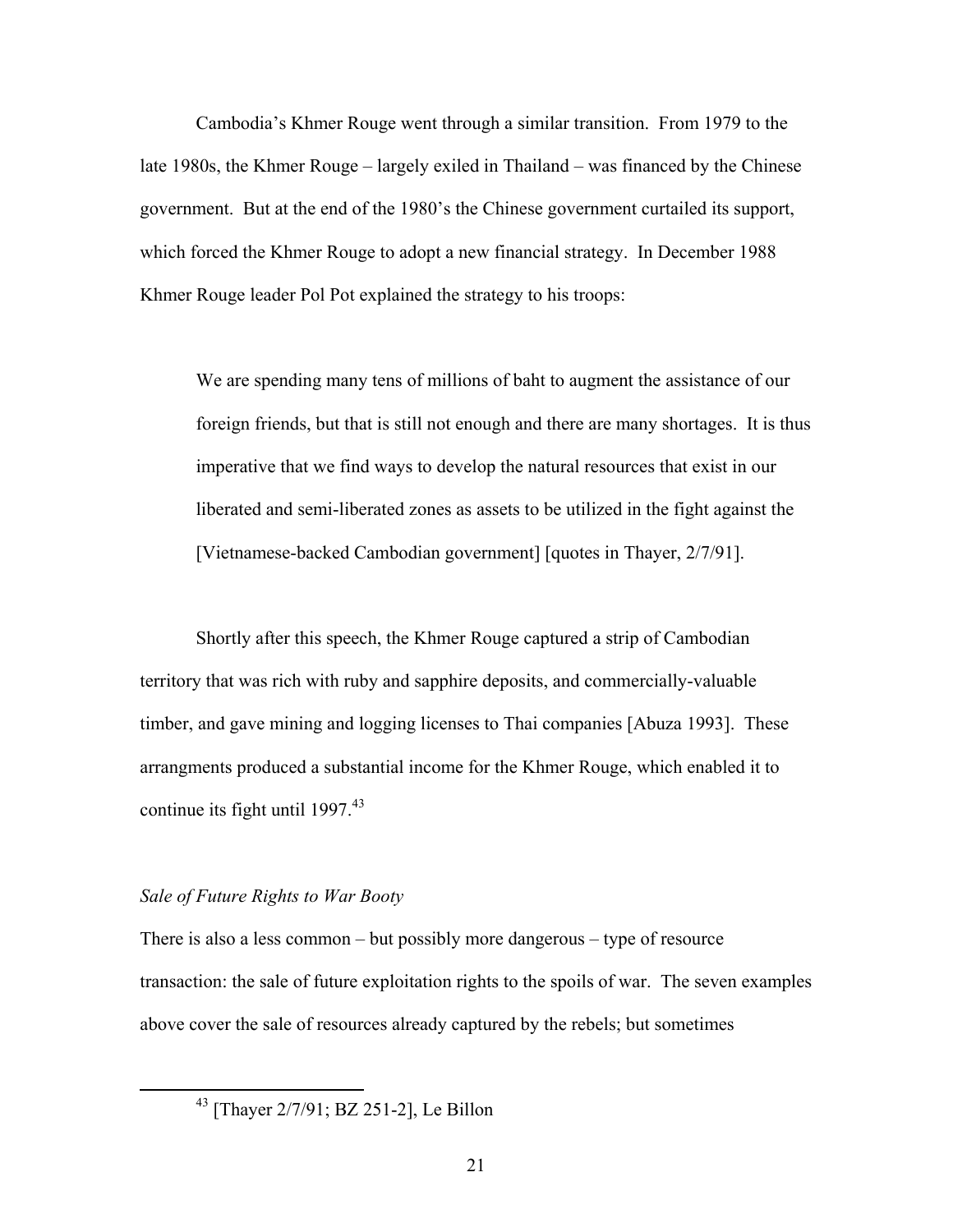combatants sell exploitation rights to natural resources that are not yet under the seller's control, but which the seller hopes to capture in battle.

Since these transactions are for the sale of *future* exploitation rights, they might be called "booty futures." They are similar to other types of commodity futures. But while normal markets for commodity futures – like the Chicago Board of Trade – are formal, regulated, centralized at a single location, and have many buyers and sellers, the wartime market for booty futures is informal, often covert, has no fixed location, and includes a relatively small number of actors. It only operates in Africa, at least so far.

The booty futures market can help solve the financing problems that prospective rebel movements often face, provided that they wish to do battle in a resource-rich country. If an aspiring rebel group has no money, but stands a chance of capturing valuable resources in combat, it can sell off the future right to exploit the resources it hopes to capture, either to a foreign firm or a neighboring government. The rebels can then use this money to pay soldiers and buy arms, and thus gain the capacity to capture the promised resource.<sup>44</sup>

The market for booty futures is in some ways more dangerous than the standard market for conflict diamonds and other wartime commodities, since the booty futures market tends to benefit the weakest combatants. When a combatant in a civil war sells natural resources that are under their control, it indicates they are in a relatively strong military position, since they control a valuable piece of territory. But if they must sell resource futures, it implies they are in a weak position, since they have not yet captured they resource whose value they hope to exploit. The sale of booty futures is a tool of the

<span id="page-21-0"></span> $44$  On the growing importance of private military firms, see Singer 2001.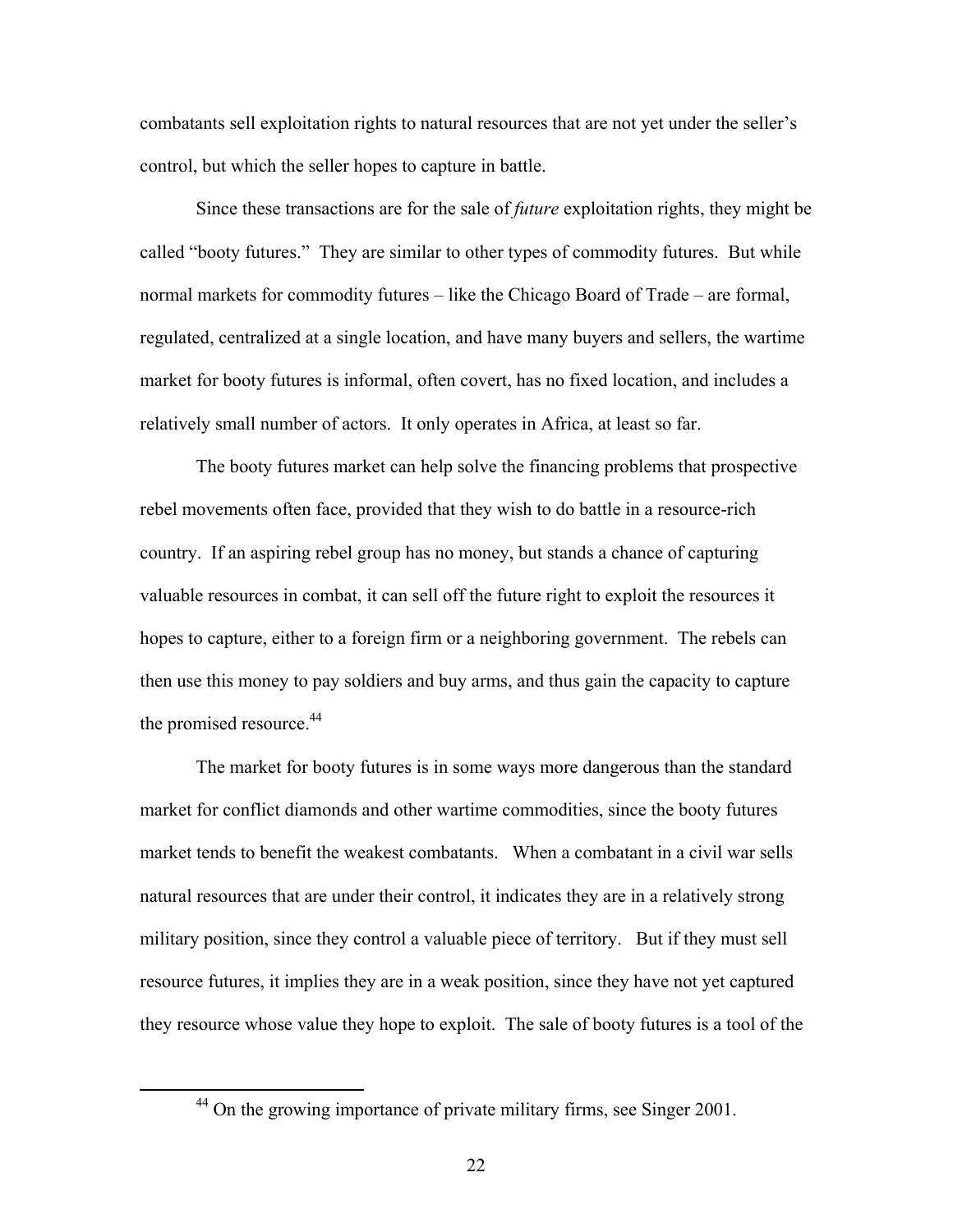weak against the strong: it helps fund groups that are too poor, or too feeble, to capture territory on their own, and might otherwise be forced to surrender. It hence tends to fund the initiation of civil wars that might otherwise never begin, or help lengthen wars that are on the verge of ending.

The sale of booty futures is also dangerous because it has self-fulfilling properties. If the rebel group was unable to sell the future right to exploit the resource, it might not have the funds it needs to capture the resource itself. Selling the future right to the resource makes its seizure possible. Without the futures market, the rebel offensive – and perhaps the conflict itself – would be less likely.

The trade in booty futures can not only help initiate conflicts, it can lengthen preexisting conflicts. If either side in a civil war is near defeat, and it is fighting for control of resource-rich territory, it can try to sell off the future right to exploit the resources it hopes to capture or retain on the battlefield. Again, the sale of booty futures can have self-fulfilling properties: the sale of future rights enables the army to actually capture or hold the resource itself. Instead of being defeated or forced to the negotiating table, the army is able to continue fighting – thus lengthening the war. $45$ 

 In the 1997 civil war in Congo-Brazzaville, the private militia of former President Denis Sassou-Nguesso was funded, in part, by the sale of future exploitation rights to the Congo's substantial oil reserves. On the eve of the conflict, Sassou received substantial

<span id="page-22-0"></span><sup>&</sup>lt;sup>45</sup> The sale of booty futures is not an entirely new phenomenon. In 1960, the Katanga rebellion in the Democratic Republic of Congo, led by Moïse Tshombe, was bankrolled by a Belgian mining firm, Union Minière du Haut Katanga; in exchange, the firm apparently sought future mineral rights. See Gibbs 1991. During Algeria's war of independence, the Italian oil company ENI reportedly supplied money and arms to the National Liberation Front (FLN) in exchange for future "considerations". See Le Billon 2002a.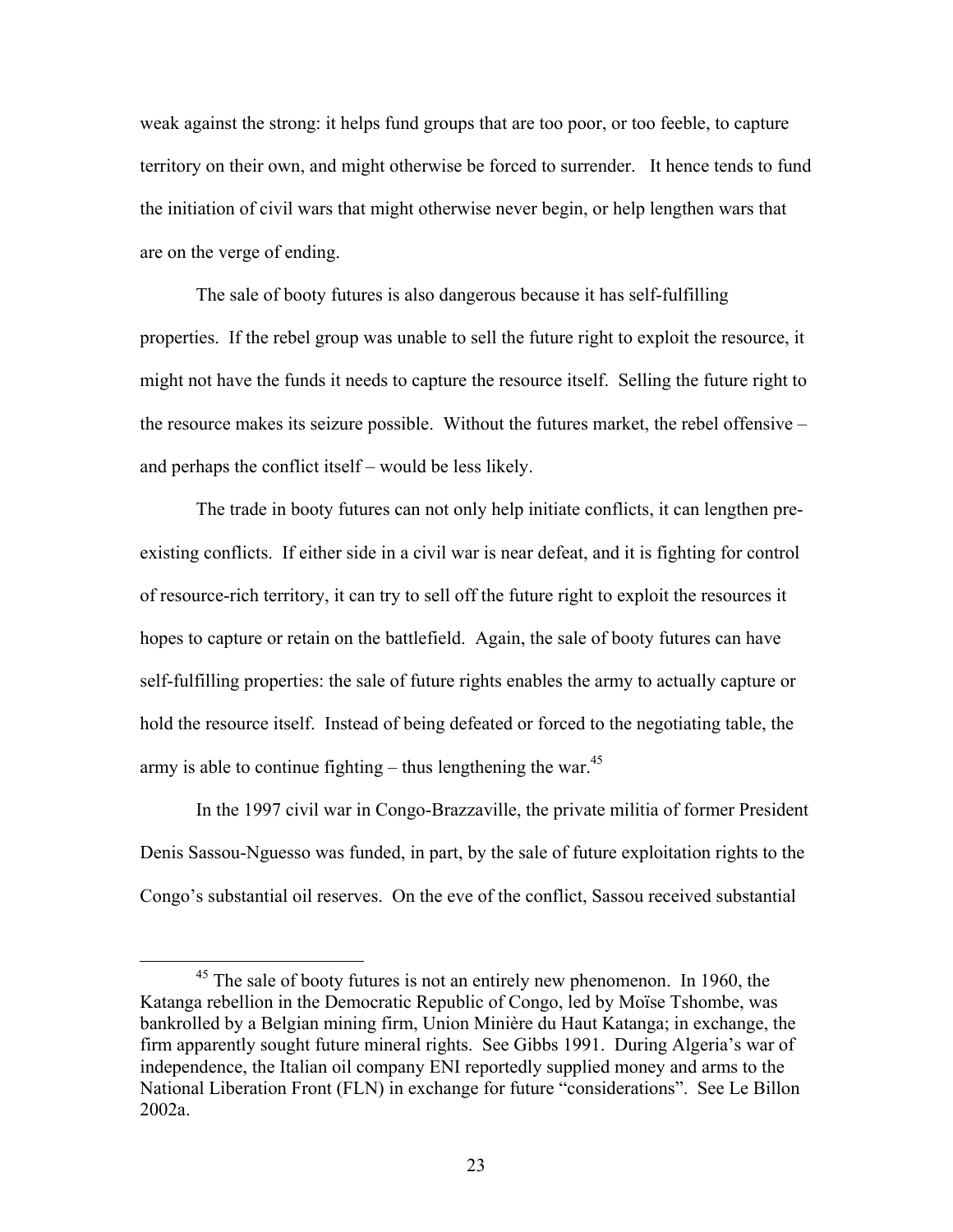assistance from a French oil company, Elf-Aquitaine (now TotalFinaelf). Some reports suggest he received \$150 million in cash; others state that Elf helped him purchase arms.<sup>46</sup> These funds enabled him to defeat the incumbent president, Pascal Lissouba, following a four-month war that destroyed much of Brazzaville and cost 10,000 lives.

At two separate junctures, the sale of booty futures – this time by the government – prolonged the Sierra Leone war. In March 1995, the rebel RUF had taken control of the country's main diamond fields and advanced to within 20 miles of the capital. To stave off defeat, the government offered future mining rights to the Kono diamond fields – then in rebel hands – to Branch Energy, a South African company. In exchange, the government received the services of a South African mercenary firm, Executive Outcomes, which was closely linked to Branch Energy. The strategy proved highly successful for the government: by the end of 1995, Executive Outcomes had captured the Kono diamond fields, turned them over to Branch Energy to manage, and put RUF on the defensive. It was somewhat less successful for Executive Outcomes, which was never fully paid for its services by the cash-strapped government. $47$ 

The Sierra Leone government also traded diamond futures for military support a second time, two years later, when it once again teetered on the edge of defeat. In May 1997, the government of President Ahmad Tejan Kabbah was overthrown by a group of junior military officers and was forced into exile. To finance a counteroffensive, Kabbah decided to sell \$10 million diamond futures to Rakesh Saxena, a banker from Thailand Saxena, in December 1997; he then used the proceeds to hire the services of Sandline, a

<span id="page-23-1"></span><span id="page-23-0"></span> <sup>46</sup> See Galloy and Gruénai 1997; Johannesburg Mail and Guardian 1997.

<sup>47</sup> This transaction is discussed in John L. Hirsch, *Sierra Leone: Diamonds and the Struggle for Democracy* (Boulder: Lynne Rienner, 2001).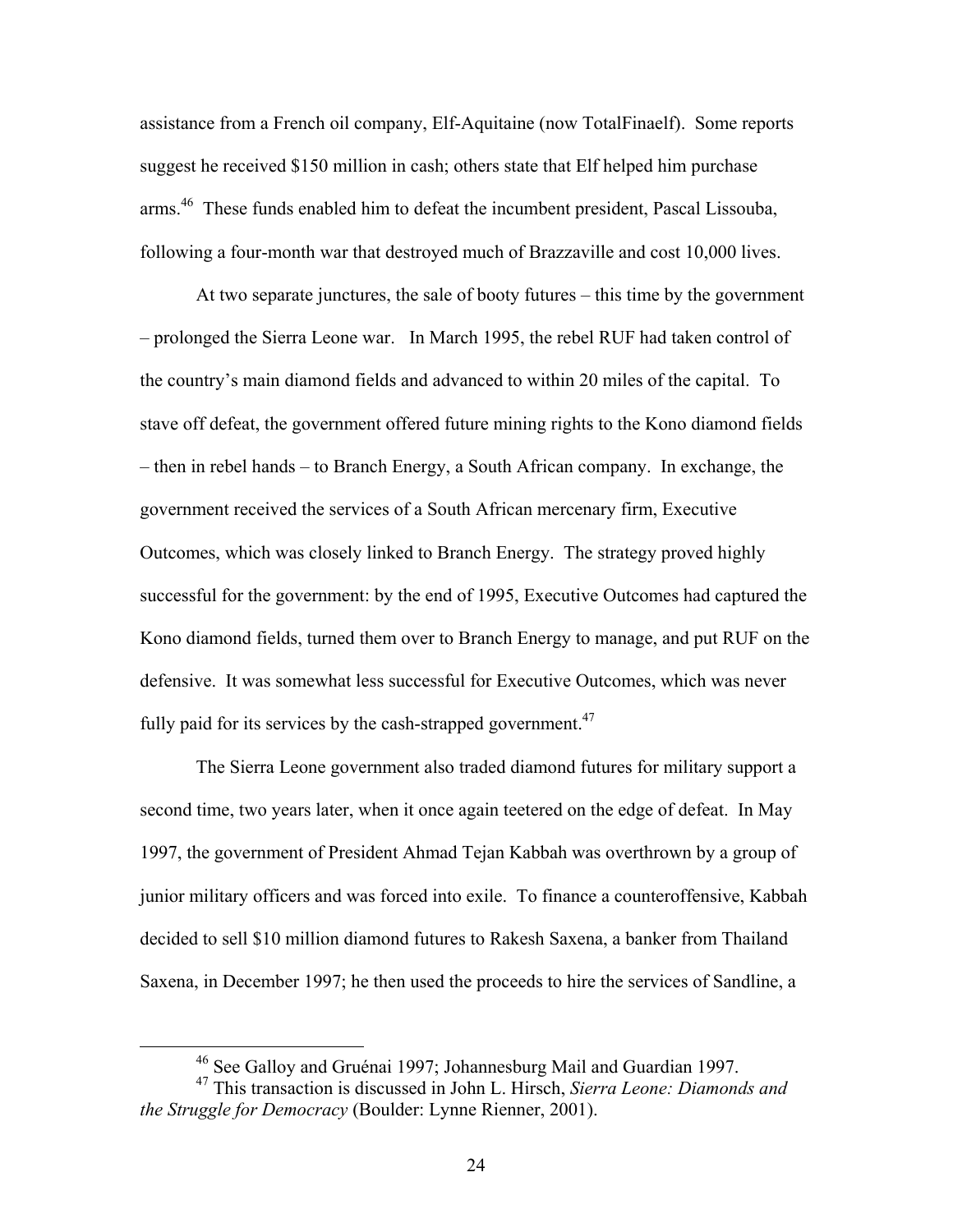London-based mercenary firm. Over the next three months, Sandline and Nigerian forces (who were operating under the authority of the Economic Community of West African States) launched a military offense that forced the junta from power. In March 1998, Kabbah returned to Freetown, the Sierra Leone capital, and was restored as President.<sup>[48](#page-24-0)</sup>

These booty future swaps – and similar trades in the Democratic Republic of Congo, Liberia, and Angola – have in each case helped initiate a war or prolong one that appeared to be ending.<sup>[49](#page-24-1)</sup>

# *Extortion and Kidnapping*

Under certain circumstances, rebels can earn large sums by extorting money from, and kidnapping the workers of, resource firms. Although extortion and kidnapping are endemic in conflict zones, oil, gas, and mining industries are exceptionally susceptible to them – partly because they may operate in remote areas, partly because mines cannot be relocated to safer areas, and partly because they earn rents, and therefore may remain profitable even after paying off extortionists.<sup>50</sup>

Extortion and kidnapping have been important features of the Colombian civil war, and they have also played smaller roles in the wars in Sudan and Aceh, Indonesia. In Colombia and Sudan, the targeted resource was oil – or rather, a long oil pipeline that ran through contested territory. In Aceh, it was a natural gas facility.

 <sup>48</sup> Ibid.; Africa Confidential, "Chronology of Sierra Leone: How diamonds fuelled the conflict," from *[www.africa-confidential.com/special.htm](http://www.africa-confidential.com/special.htm)*. Downloaded August 15, 2001.

<span id="page-24-2"></span><span id="page-24-1"></span><span id="page-24-0"></span><sup>49</sup> See Ross 2002a.

<sup>&</sup>lt;sup>50</sup> Kidnappings are often carried out by other types of criminal organizations as well, including paramilitary groups and rogue police units.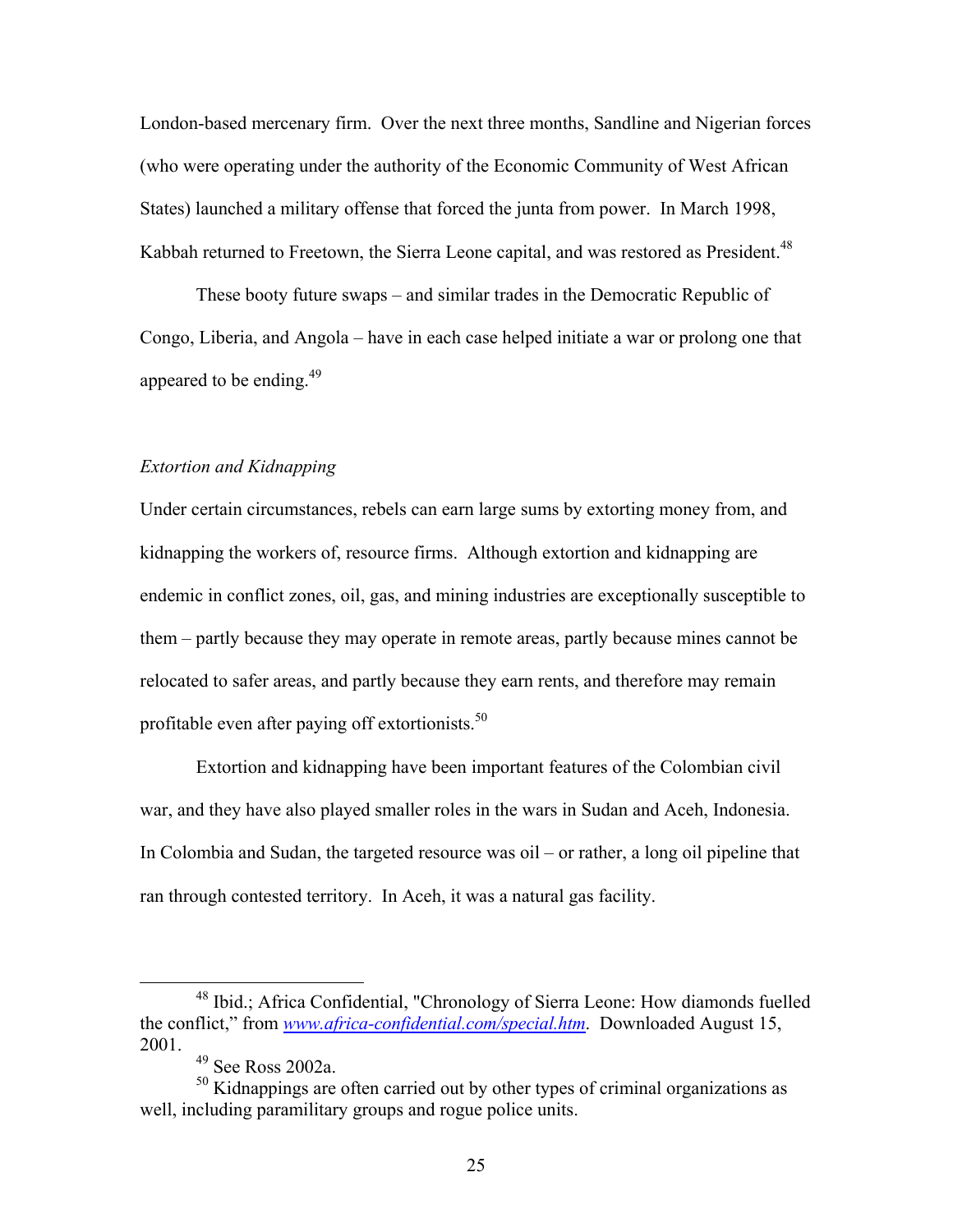In Colombia, oil must be transported to the coast from the unstable interior through pipelines that are hundreds of miles long. In 2000, the pipelines were bombed 98 times. Colombia's rebel groups have used these attacks to extort an estimated \$140 million annually; this windfall has enabled one group, the National Liberation Army (ELN), to grow from fewer than 40 members to at least  $3.000$ .<sup>[51](#page-25-0)</sup>

Colombia's rebel groups have also turned kidnapping into a major industry. According to a government study, between 1991 and 1999 they earned a remarkable US \$1.5 billion from kidnap ransoms; many victims were associated with the oil industry. $52$ 

The problem has been compounded, ironically, by the growing use of kidnap insurance. Insurance helps individual victims of kidnapping. But it also encourages the growth of the kidnapping industry by making ransom payments swifter and easier, and reducing the precautions that potential victims should exercise.

#### **Conclusion**

This paper reviews what scholars have learned about the role that resources play in conflict. It suggests that resource dependence can promote civil war through four types of effects: by harming a country's economic performance; by making its government weaker, more corrupt, and less accountable; by giving people who live in resource-rich regions an incentive to form independent states; and by helping finance rebel movements.

Many of the countries suffering from resource-based conflicts are stuck in lowlevel development traps. In these countries – most of them in Africa – poverty, weak governance, and violent conflict reinforce one another. Left to their own devices, these

<span id="page-25-0"></span><sup>&</sup>lt;sup>51</sup> Dunning and Wirpsa 2002.

<span id="page-25-1"></span><sup>52</sup> Pax Christi Netherlands 2001.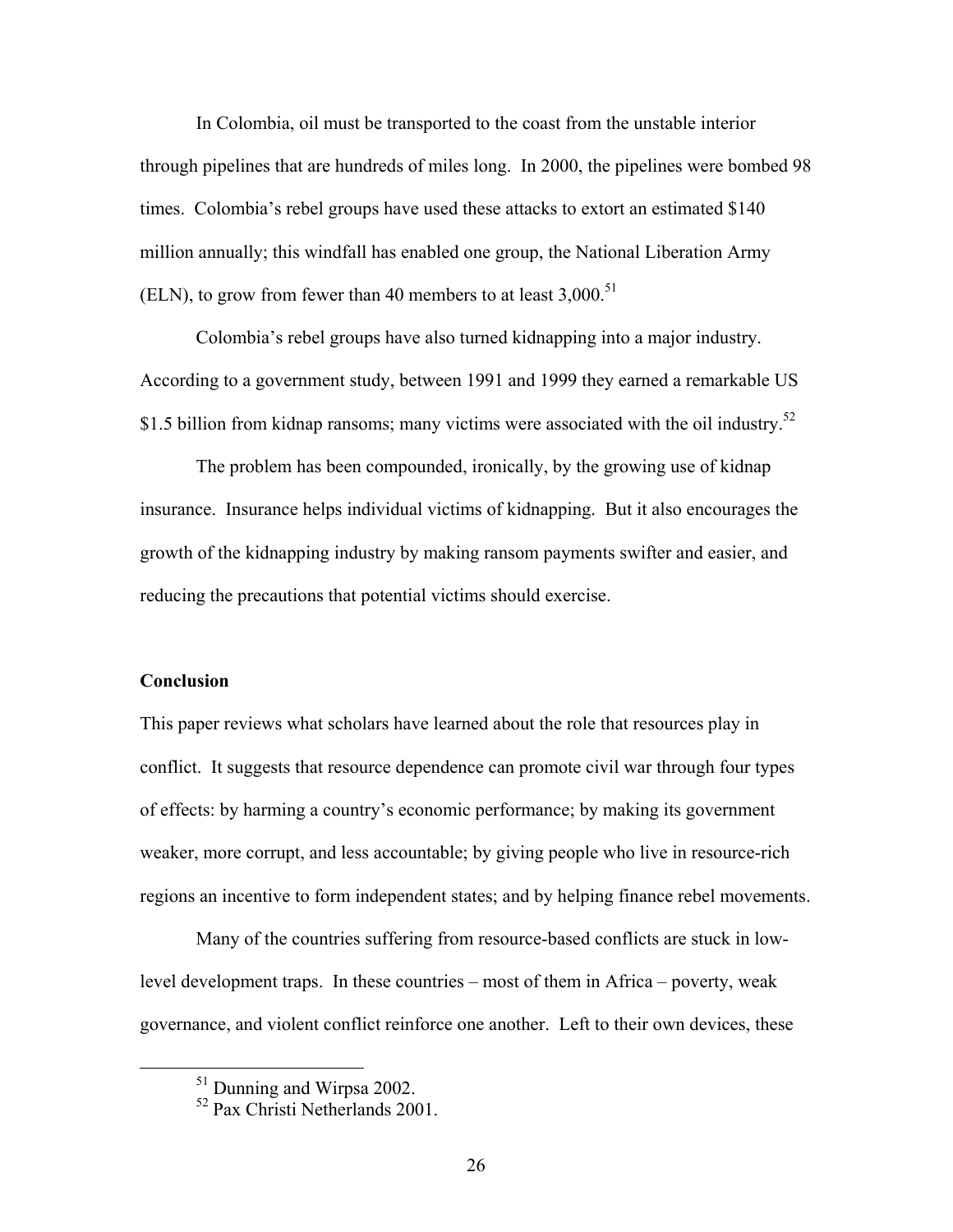countries will generate extraordinary hardships for their own citizens, and ultimately, impose substantial costs on the international community.

It is easier to explain these problems than to craft viable solutions. Some partial remedies might include: measures to encourage export diversification in resourcedependent countries; reducing the volatility of resource revenues; increasing the transparency of resource payments by firms to governments; increasing government transparency in the management of resource revenues; preventive diplomacy; restricting the trade of high-risk, conflict-related commodities; banning the sale of future rights to war booty; and restricting the payment of ransoms to kidnappers.

Some steps have already been taken. A major effort to restrict the trade in 'conflict diamonds' was launched in May 2000, at a conference in Kimberley, South Africa. The 'Kimberley Process' entails an agreement by the diamond industry to trade only diamonds that can be certified as originating from legitimate sources.<sup>53</sup> Even if it works as planned, the Kimberley Process only addresses one of several conflict commodities: rubies, sapphires, jadeite, and lapis lazuli, coltan, and even timber have also been used to finance recent conflicts. All of these resources are highly 'lootable' – that is, they can be extracted by unskilled workers, and have high value-to-weight ratios. These qualities also make them difficult to control through national and international regulations.

As difficult as it may seem to prevent civil wars, it has grown easier in the last ten years. The funding that natural resources provide to warring governments and rebels can, in principle, be stopped; the funding that the great powers once provided to combatants

<span id="page-26-0"></span> $53$  For an excellent account of the Kimberley Process, see Le Billon 2002b.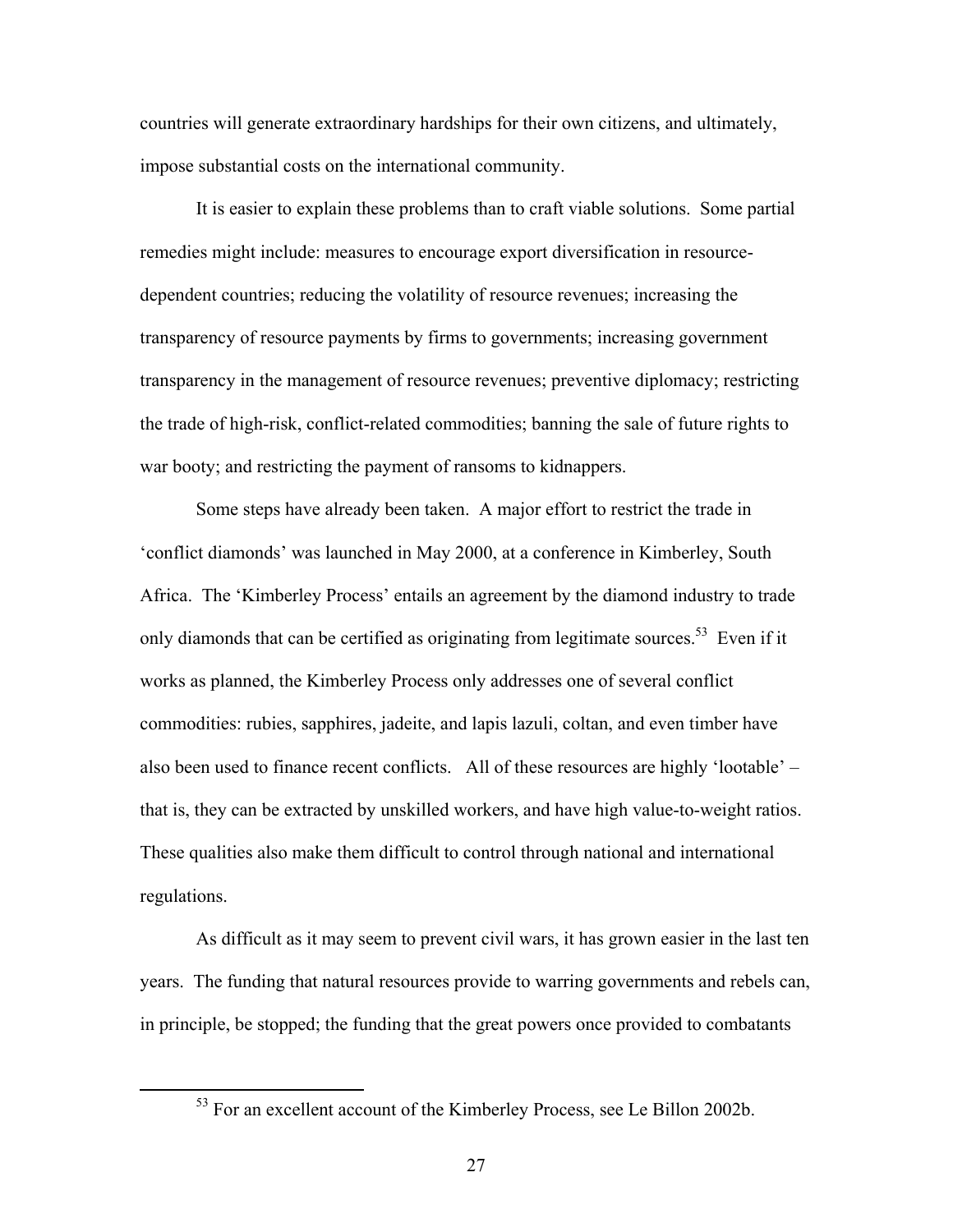could not. Ten years ago, before there was much of an internet, financial transparency was a weak tool; now it is becoming a strong one. The conflicts in Angola and Cambodia were brought to an end, in part thanks to the efforts of international NGOs and United Nations to cut off natural resource funding. If the international policy community wishes to reduce the hazard of civil war, particularly in Africa, the natural resource trade could play an important role.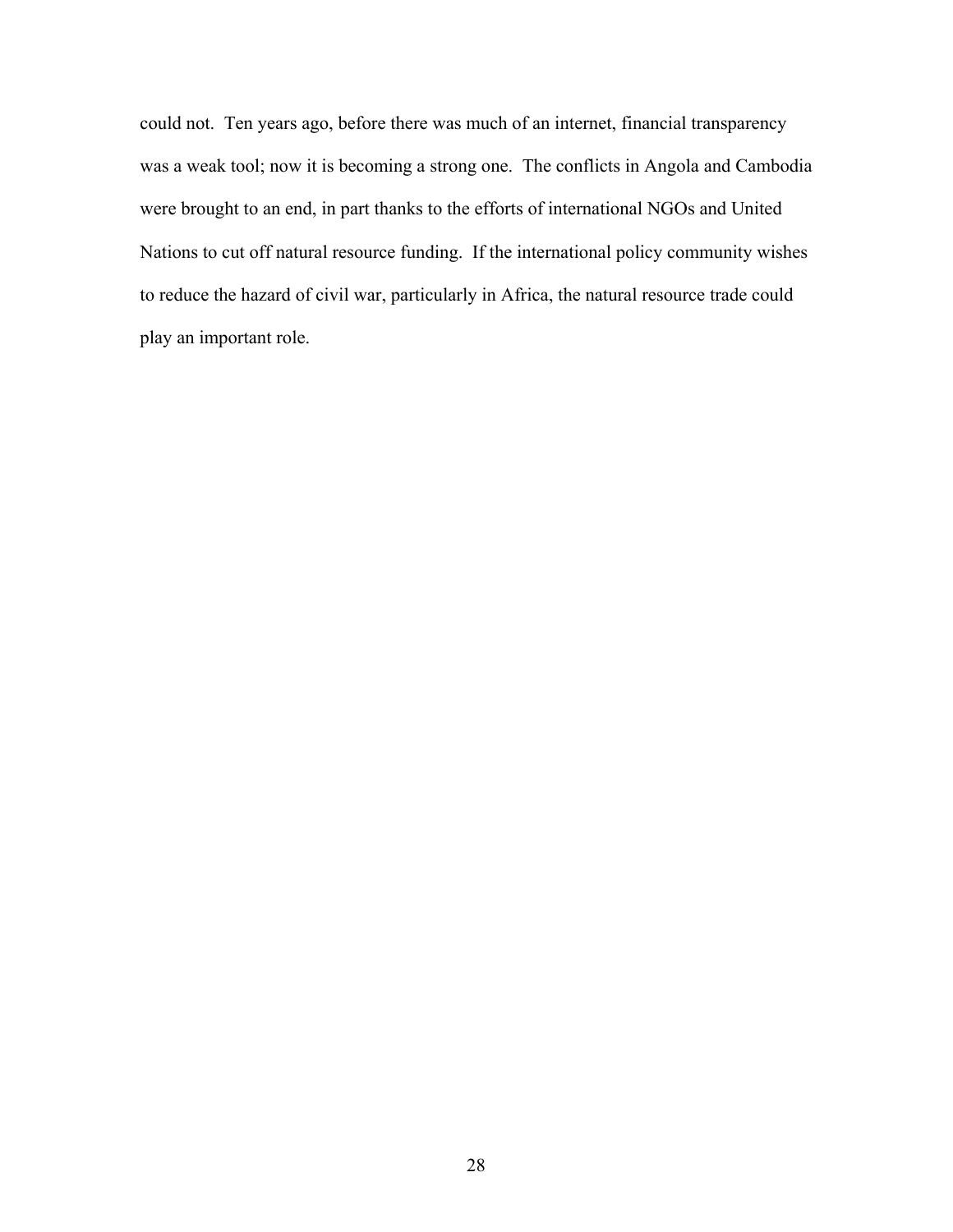| Country             | <b>Duration</b> | <b>Resources</b>                       |  |
|---------------------|-----------------|----------------------------------------|--|
| Afghanistan         | 1978-2001       | Gems, opium                            |  |
| Angola              | 1975-2002       | Oil, Diamonds                          |  |
| Angola (Cabinda)    | 1975-           | Oil                                    |  |
| <b>Burma</b>        | 1949-           | Timber, tin, gems, opium               |  |
| Cambodia            | 1978-97         | Timber, gems                           |  |
| Colombia            | 1984-           | Oil, gold, coca                        |  |
| Congo, Rep.         | 1997            | Oil                                    |  |
| Congo, Dem. Rep.    | 1996-97         | Copper, coltan, diamonds, gold, cobalt |  |
| Congo, Dem. Rep.    | 1998-           | Copper, coltan, diamonds, gold, cobalt |  |
| Indonesia (Aceh)    | 1975-           | Natural gas, marijuana                 |  |
| Indonesia (W Papua) | 1969-           | Copper, gold                           |  |
| Liberia             | 1989-96         | Timber, diamonds, iron, palm oil,      |  |
|                     |                 | cocoa, coffee, marijuana, rubber, gold |  |
| Morocco             | 1975-           | Phosphates, oil                        |  |
| Papua New Guinea    | 1988-           | Copper, gold                           |  |
| Peru                | 1980-1995       | Coca                                   |  |
| Sierra Leone        | 1991-2000       | Diamonds                               |  |
| Sudan               | 1983-           | Oil                                    |  |

# **Table One: Civil Wars Linked to Resource Wealth, 1990-2002**

Separatist conflicts are listed in italics.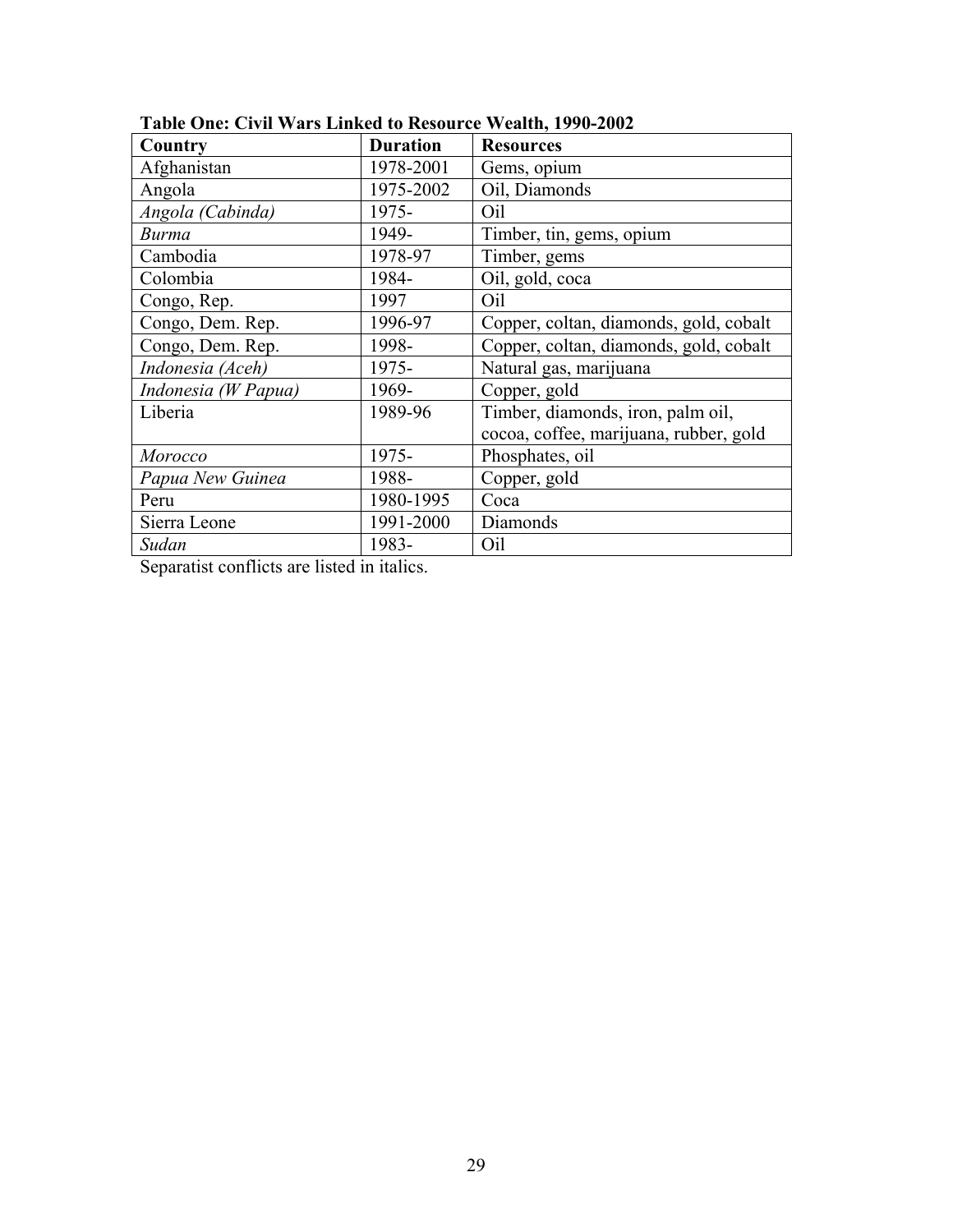# **Table Two: Non-fuel Mineral Dependent States**

|     | <b>State</b>              | Minerals Dependence |
|-----|---------------------------|---------------------|
| 1.  | <b>Botswana</b>           | 35.1                |
| 2.  | Sierra Leone*             | 28.9                |
| 3.  | Zambia*                   | 26.1                |
| 4.  | United Arab Emirates      | 18.2                |
| 5.  | Mauritania*               | 18.4                |
| 6.  | Bahrain                   | 16.4                |
| 7.  | Papua New Guinea          | 14.1                |
| 8.  | Liberia*                  | 12.5                |
| 9.  | Niger*                    | 12.2                |
| 10. | Chile                     | 11.9                |
| 11. | Guinea*                   | 11.8                |
| 12. | Congo, Dem. Rep.*         | 7.0                 |
| 13. | Jordan                    | 6.3                 |
| 14. | Bolivia*                  | 5.8                 |
| 15. | $Togo*$                   | 5.1                 |
| 16. | Central African Republic* | 4.8                 |
| 17. | Peru                      | 4.7                 |
| 18. | Ghana*                    | 4.6                 |
| 19. | Bulgaria                  | 4.0                 |
| 20. | Angola*                   | 3.6                 |

\*Highly Indebted Poor Country; **bold** signifies a civil war since 1990.

Mineral Dependence is the ratio of non-fuel mineral exports to GDP; figures are for 1995.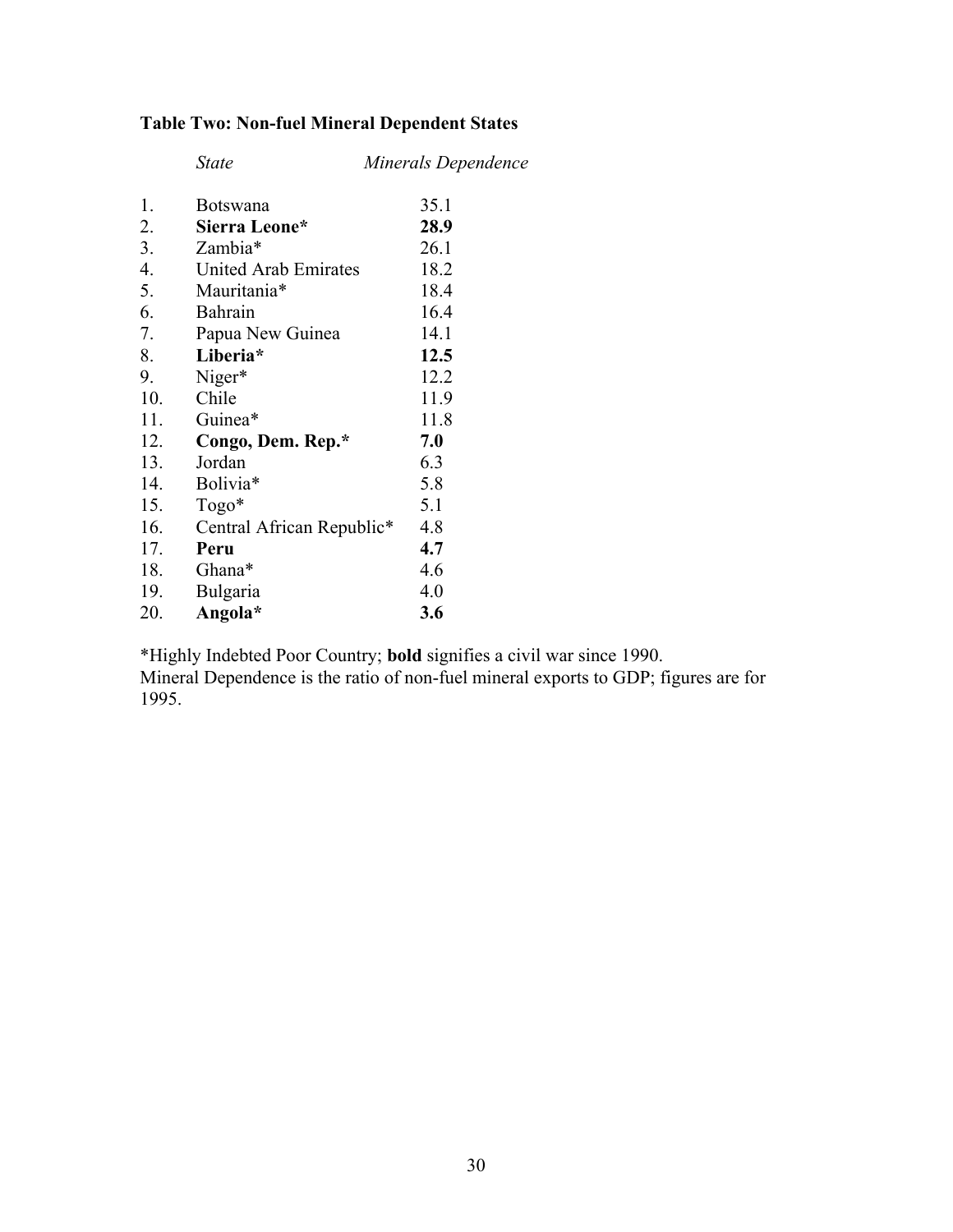# **Table Three: Oil Dependent States**

|     | <i>State</i>         | Oil Dependence |
|-----|----------------------|----------------|
| 1.  | Angola*              | 68.5           |
| 2.  | Kuwait               | 49.1           |
| 3.  | United Arab Emirates | 46.3           |
| 4.  | Yemen*               | 46.2           |
| 5.  | <b>Bahrain</b>       | 45.7           |
| 6.  | Congo (Brazzaville)* | 40.9           |
| 7.  | Nigeria              | 39.9           |
| 8.  | Oman                 | 39.5           |
| 9.  | Gabon                | 36.1           |
| 10. | Saudi Arabia         | 34.3           |
| 11. | Qatar                | 33.9           |
| 12. | <b>Algeria</b>       | 23.5           |
| 13. | Papua New Guinea     | 21.9           |
| 14. | Libya                | 19.8           |
| 15. | <b>Iraq</b>          | 19.4           |
| 16. | Venezuela            | 18.3           |
| 17. | Norway               | 13.5           |
| 18. | Syria                | 13.5           |
| 19. | Ecuador              | 8.6            |
| 20. | <b>Bhutan</b>        | 6.8            |

\*Highly-Indebted Poor Country; **bold** signifies a civil war since 1990.

Oil Dependence is the ratio of oil, gas, and coal exports to GDP; figures are for 1995.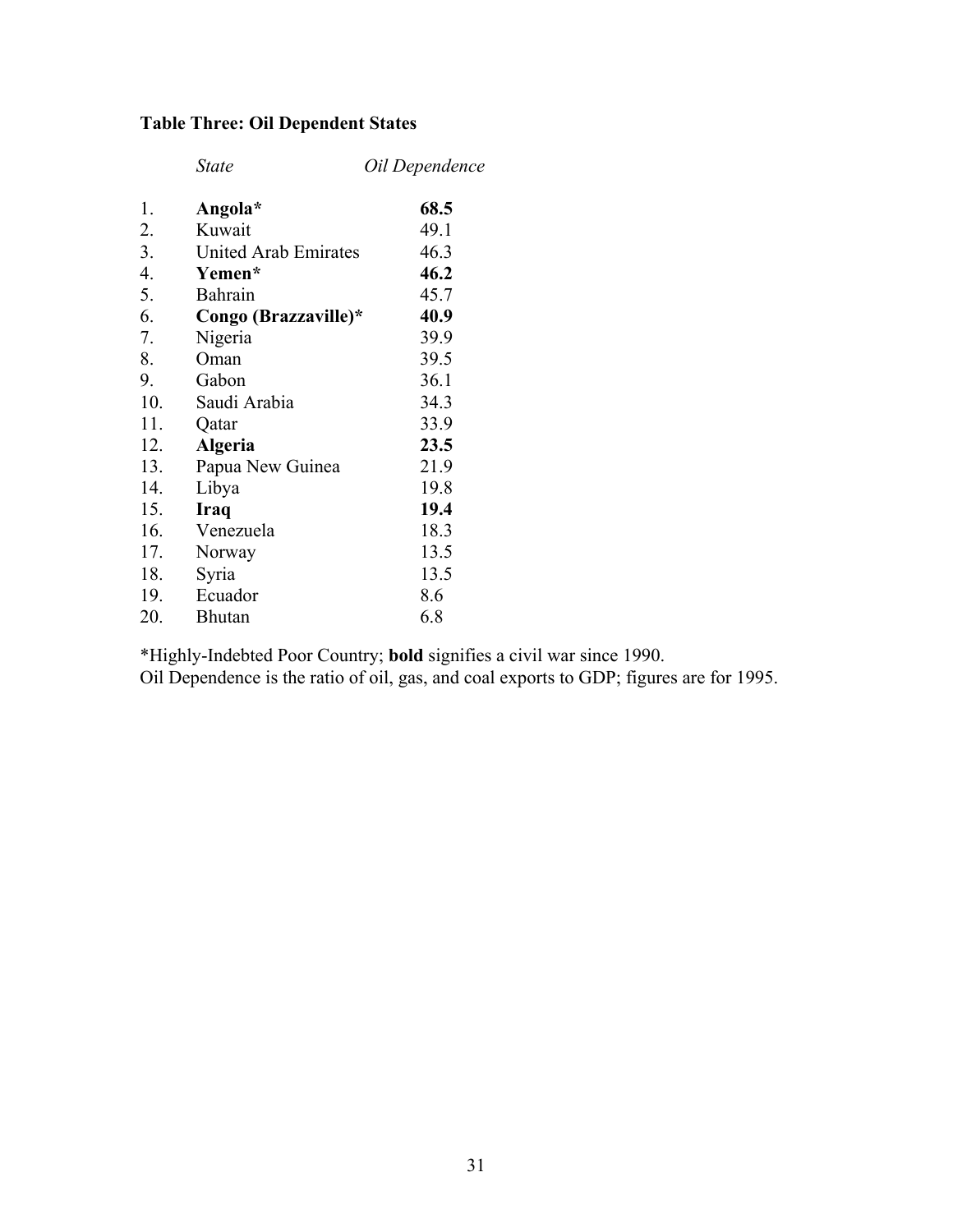| Country          | <b>Region</b> | <b>Duration</b> | <b>Resources</b> |
|------------------|---------------|-----------------|------------------|
| Angola           | Cabinda       | 1975-           | Oil              |
| <b>Burma</b>     | Hill tribes   | 1949-           | Tin, gems        |
| Congo, Dem. Rep. | Katanga/Shaba | 1960-65         | Copper           |
| Indonesia        | West Papua    | 1969-           | Copper, gold     |
| Indonesia        | Aceh          | 1975-           | Natural gas      |
| Morocco          | West Sahara   | 1975-88         | Phosphates, Oil  |
|                  |               |                 |                  |
| Nigeria          | <b>Biafra</b> | 1967-70         | Oil              |
| Papua New Guinea | Bougainville  | 1988-           | Copper, gold     |
| Sudan            | South         | 1983-           | Oil              |

# **Table Four: Mineral Resources and Secessionist Movements**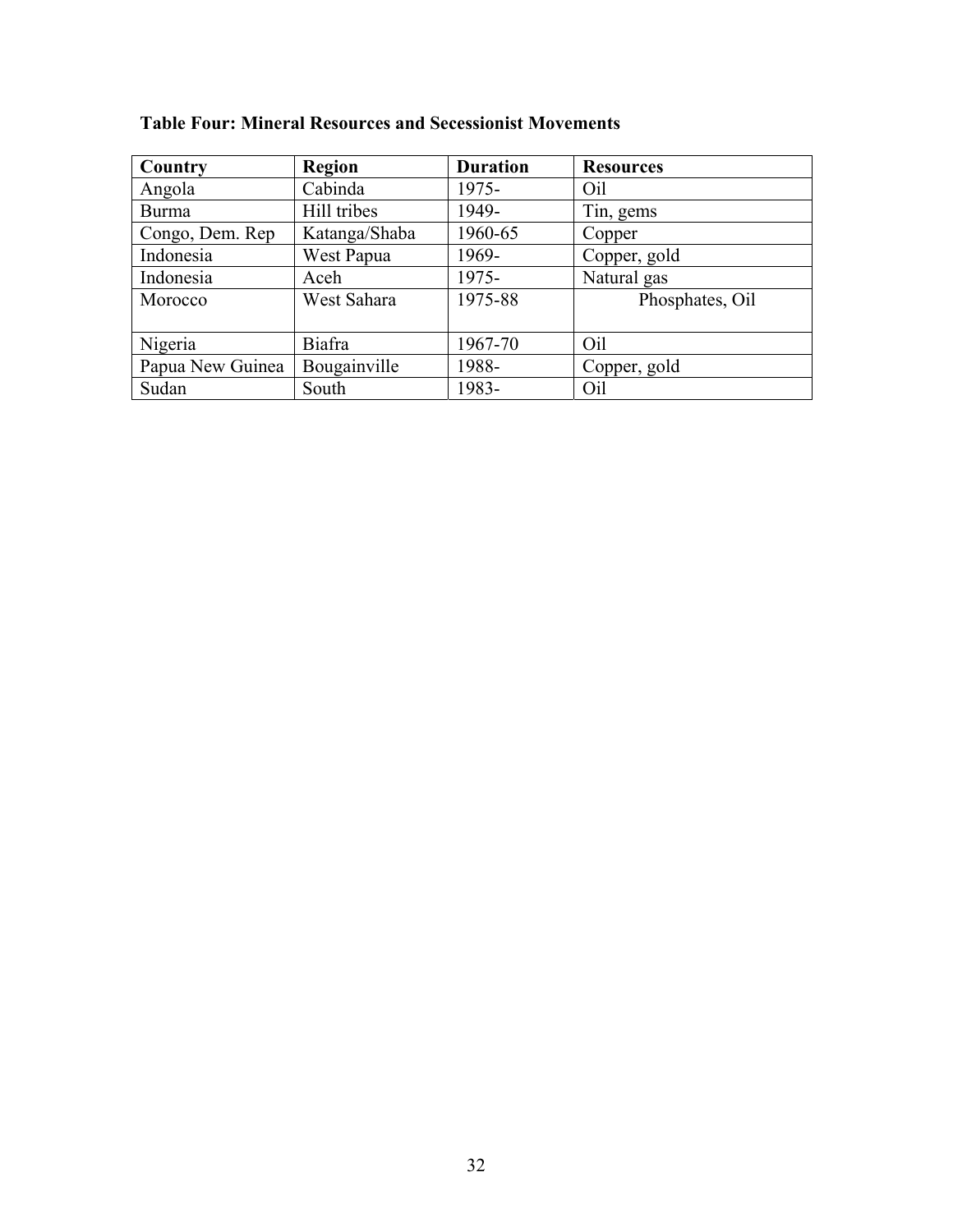# **References**

Anderson, G. Norman (1999), *Sudan in Crisis*. Gainesville: University Press of Florida.

Ascher, William (1999), *Why Governments Waste Natural Resources: Policy Failures in Developing Countries*. Baltimore: Johns Hopkins University Press.

Beblawi, Hazem (1987), "The Rentier State in the Arab World," in *The Rentier State*, eds. Hazem Beblawi and Giacomo Luciani, New York: Croom Helm, 49-62.

Brown, MacAlister and Joseph J. Zasloff (1998), *Cambodia Confounds the Peacemakers*. Ithaca: Cornell University Press.

Buhaug, Halvard and Scott Gates (2002) "The Geography of Civil War," *Journal of Peace Research* 39 (4), 417-433.

Cauvin, Henri E. (2002) "IMF Skewers Corruption in Angola," *New York Times* (30 November), A6.

Collier, Paul and Jan Willem Gunning, eds. (1999), *Trade Shocks in Developing Countries*. New York City: Oxford University Press.

Collier, Paul and Anke Hoeffler (1998) "On economic causes of civil war," *Oxford Economic Papers* 50, 563-573.

--- (2001), "Greed and Grievance in Civil War," Manuscript, October 21.

--- (2002), "The Political Economy of Secession," Manuscript, June 30.

Davis, Jeffrey, Rolando Ossowski, James Daniel, and Steven Barnett (2001), "Stabilization and Savings Funds for Nonrenewable Resources: Experience and Policy Implications," Occasional Paper 205, International Monetary Fund, Washington D.C.

De Soysa, Indra (2002) "Paradise is a Bazaar? Greed, Creed, and Governance in Civil War, 1989-99," *Journal of Peace Research* 39 (4), 395-416.

Doyle, Michael and Nicholas Sambanis (2000) "International Peacebuilding: A Theoretical and Quantitative Analysis," *American Political Science Review* 94 (4), 779-801.

Dunning, Thad and Leslie Wirpsa (2002), "Andean Gulf? Oil and the Political Economy of Conflict in Colombia and Beyond," Manuscript, May 31.

Econ (2002), "Reporting of resource revenues," Draft, November 27.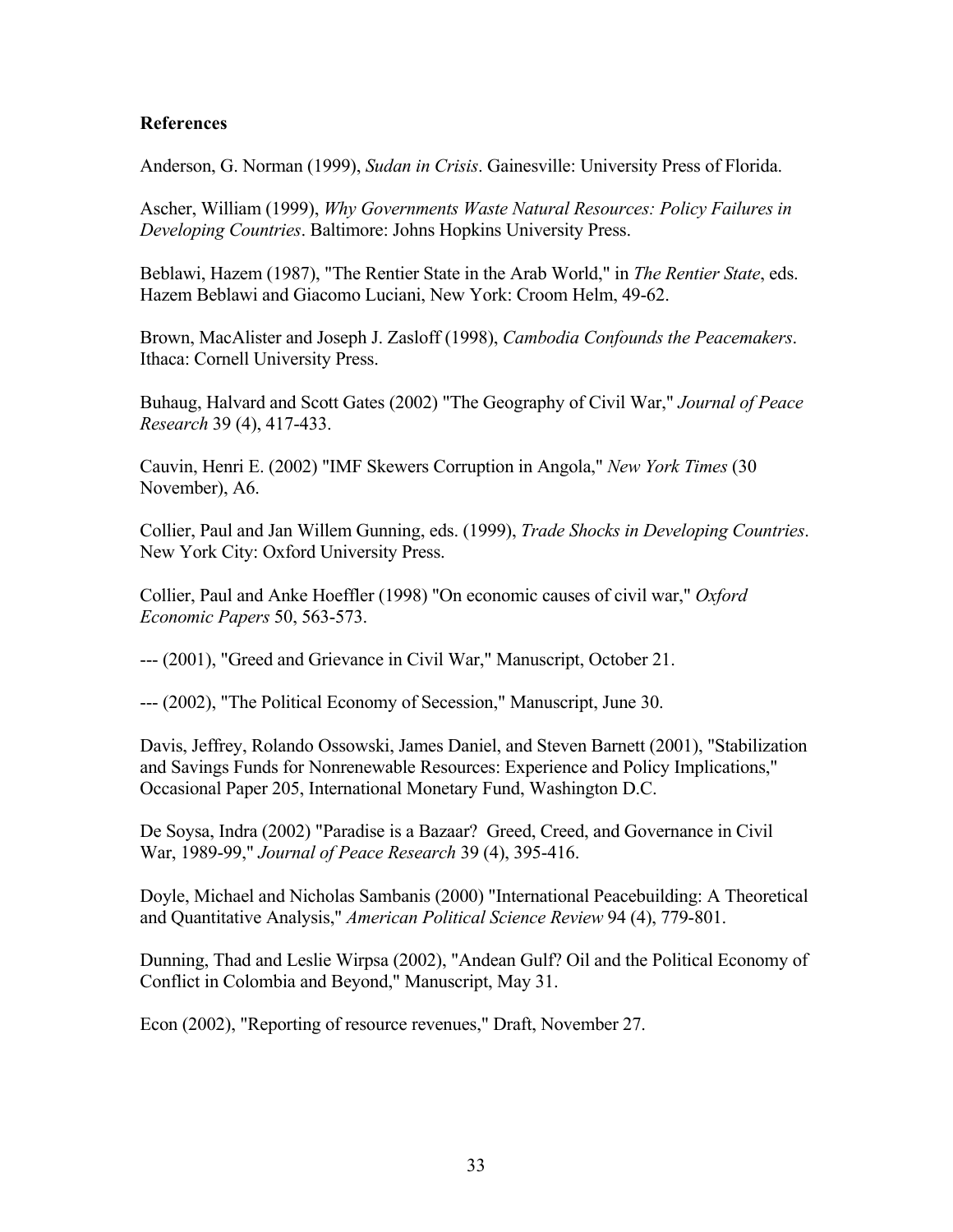Elbadawi, Ibrahim and Nicholas Sambanis (2002) "How Much War Will We See? Estimating the Prevalence of Civil War in 161 Countries, 1960-1999," *Journal of Conflict Resolution*, 46 (3), 307-334.

Fearon, James D. (2002), "Why Do Some Civil Wars Last So Much Longer Than Others?," Manuscript, July 12.

Fearon, James D. and David D. Laitin (2002), "Ethnicity, Insurgency, and Civil War," Manuscript, May 7.

Galloy, Martine-Renee and Marc-Eric Gruenai (1997) "Fighting for power in the Congo," *Le Monde Diplomatique* (November).

Gelb and associates, Alan (1988), *Oil Windfalls: Blessing or Curse?* New York: Oxford University Press.

Gibbs, David N. (1991), *The Political Economy of Third World Intervention: Mines, Money, and U.S. Policy in the Congo Crisis*. Chicago: University of Chicago Press.

Nils Petter Gleditsch, Håvard Strand, Mikael Eriksson, Margareta Sollenberg, and Peter Wallensteen (2001), "Armed Conflict 1946-99: A New Dataset," paper presented at the World Bank-UC Irvine conference on Civil Wars and Post-Conflict Transition, University of California, Irvine, May 18, 2001.

Global Witness (2002), "All The Presidents' Men," Available at www.globalwitness.org.

Grilli, Enzo R. and Maw Cheng Yang (1988) "Primary Commodity Prices, Manufactured Goods Prices, and the Terms of Trade of Developing Countries: What the Long Run Shows," *The World Bank Economic Review* 2 (1), 1-47.

Gylfason, Thorvaldur (2001) "Natural resources, education, and economic development," *European Economic Review* 45, 847-859.

Hegre, Havard (2002), "Some Social Requisites of a Democratic Civil Peace: Democracy, Development, and Armed Conflict," Manuscript, August 23.

Johannesburg Mail and Guardian (1997), "Angola aids Congo to corral Unita," October 17.

Karl, Terry Lynn (1997), *The Paradox of Plenty: Oil Booms and Petro-States*. Berkeley: University of California Press.

Keen, David (1998), "The Economic Functions of Violence in Civil Wars," Adelphi Paper 320, International Institute of Strategic Studies, London.

Le Billon, Philippe (1999), "A Land Cursed by its Wealth? Angola's War Economy (1975- 1999)," UNU/WIDER Series: Work in Progress No. 23.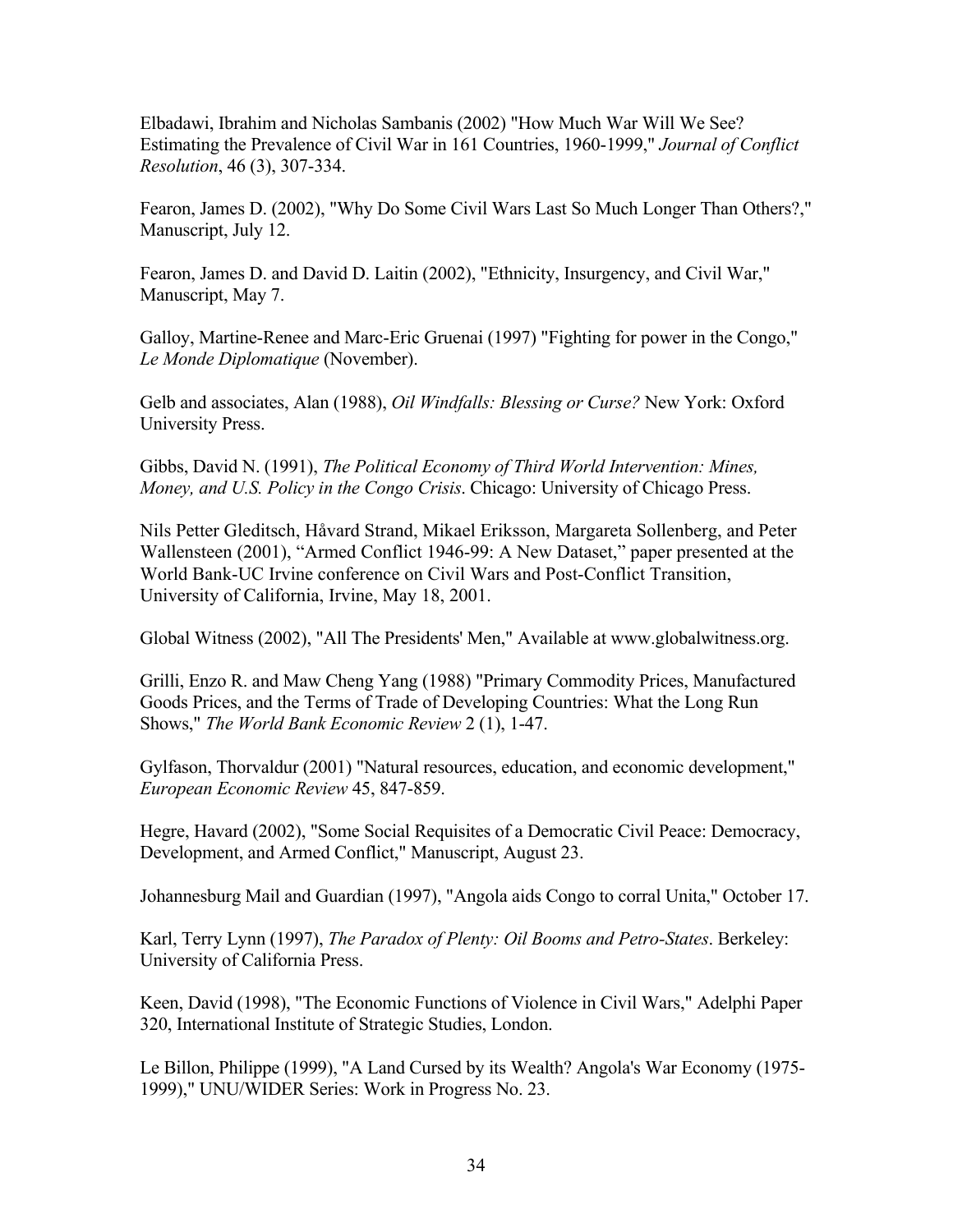--- (2000) "The Political Ecology of Transition in Cambodia 1989-1999: War, Peace and Forest Exploitation," *Development and Change* 31, 785-805.

--- (2001) "The political ecology of war: natural resources and armed conflicts," *Political Geography* 20, 561-584.

--- (2002a), "Fueling War: Natural Resources and Armed Conflict," Manuscript, May 28.

--- (2002b), "International Instruments of Enforcement," Manuscript.

Leite, Carlos and Jens Weidmann (1999), "Does Mother Nature Corrupt? Natural Resources, Corruption, and Economic Growth," IMF Working Paper WP/99/85.

Lintner, Bertil (1999), *Burma in Revolt: Opium and Insurgency Since 1948*, Second ed. Chiang Mai (Thailand): Silkworm Books.

Mahdavy, Hussein (1970), "The Patterns and Problems of Economic Development in Rentier States: The Case of Iran," in *Studies in Economic History of the Middle East*, ed. M. A. Cook, London: Oxford University Press, 428-467.

Manzano, Osmel and Roberto Rigobon (2001), "Resource Curse or Debt Overhang?," Working Paper 8390, National Bureau of Economic Research.

O'Ballance, Edgar (2000), *Sudan, Civil War, and Terrorism 1956-1999*. New York: St. Martin's.

Pax Christi Netherlands (2001), *The kidnap industry in Colombia.* Utrecht: Pax Christi **Netherlands** 

Reinhart, Carmen and Peter Wickham (1994) "Commodity Prices: Cyclical Weakness or Secular Decline?," *IMF Staff Papers* 41 (2, June), 175-213.

Reno, William (1995), *Corruption and State Politics in Sierra Leone*. New York: Cambridge University Press.

--- (1998), *Warlord Politics and African States*. Boulder: Lynne Rienner.

Reynal-Querol, Marta (2002) "Ethnicity, Political Systems, and Civil Wars," *Journal of Conflict Resolution* 46, 29-54.

Ross, Michael L. (1999) "The Political Economy of the Resource Curse," *World Politics* 51 (2, January), 297-322.

--- (2001a) "Does Oil Hinder Democracy?," *World Politics* 53 (3, April), 325-361.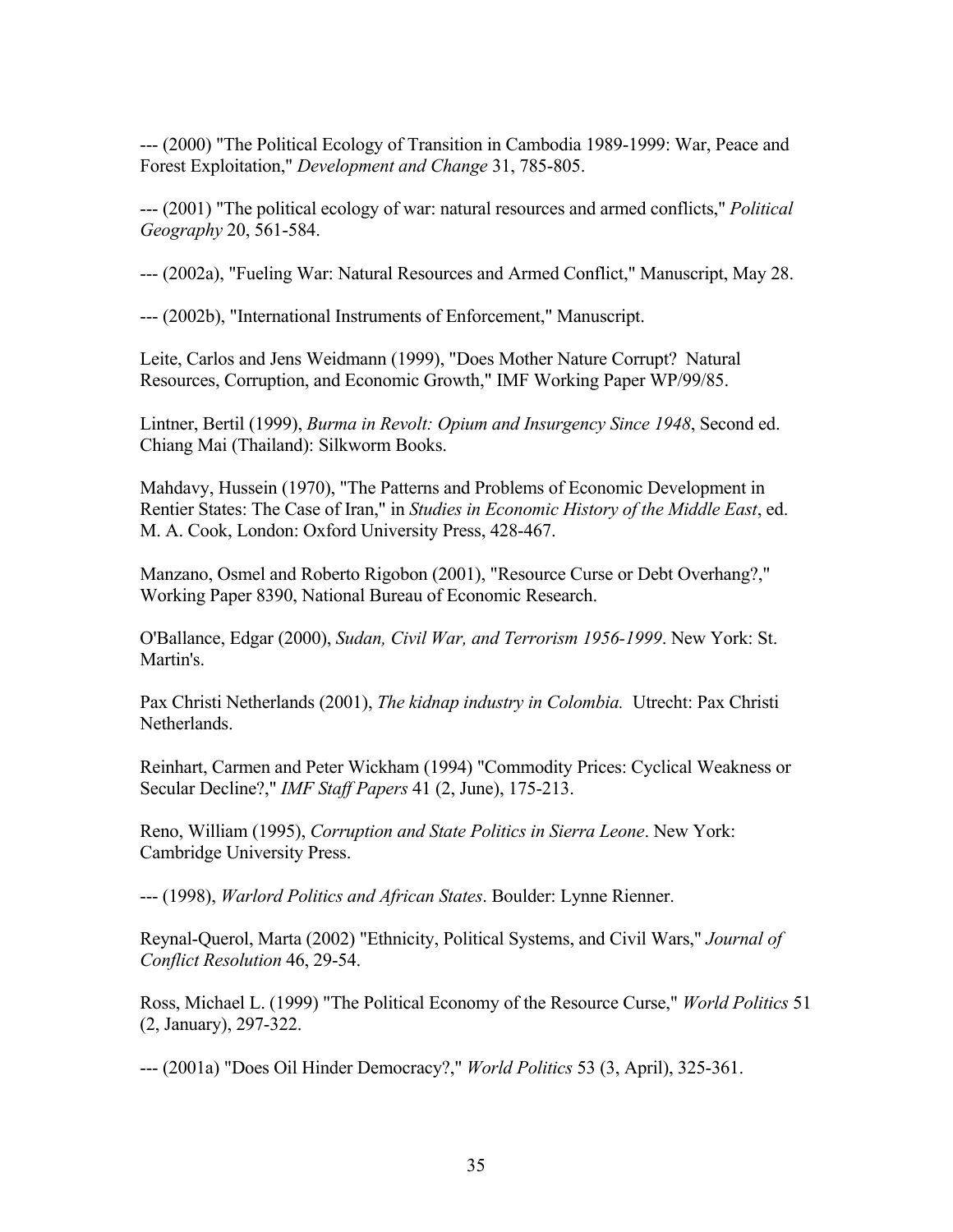--- (2001b), "Extractive Sectors and the Poor," Report issued by Oxfam America, available at www.oxfamamerica.org.

--- (2001c), *Timber Booms and Institutional Breakdown in Southeast Asia*. New York: Cambridge University Press.

--- (2002a), "Booty Futures: Africa's Civil Wars and the Futures Market for Natural Resources," Manuscript, July 24.

--- (2002b), "How Does Natural Resource Wealth Influence Civil War?," Manuscript, July 24.

--- (2002c), "Comments on 'Treasure or Trouble: Mining in Developing Countries,'" Manuscript.

--- (2002d), "Resources and Rebellion in Indonesia," Manuscript.

Rubin, Barnett R. (2000) "The Political Economy of War and Peace in Afghanistan," *World Development* 28, 1789-1803.

Sachs, Jeffrey D. and Andrew M. Warner (2001) "The curse of natural resources," *European Economic Review* 45, 827-838.

Singer, P. W. (2001) "Corporate Warriors: The Rise of the Privatized Military Industry and Its Ramifications for International Security," *International Security* 26 (3, Winter), 186- 220.

Smith, Martin (1999), *Burma: Insurgency and the Politics of Ethnicity*, 2nd ed. New York: St. Martin's Press.

Thayer, Nate (1991) "Rubies are Rouge," *Far Eastern Economic Review* (7 February), 29- 30.

UN Panel of Experts (2000), "Report of the Panel of Experts Appointed Pursuant to Security Council Resolution 1306 (2000), Paragraph 19, in Relation to Sierra Leone," United Nations Security Council S/2000/1195, December 20, 2000.

--- (2001), "Report of the Panel of Experts on the Illegal Exploitation of Natural Resources and Other Forms of Wealth of the Democratic Republic of Congo (S/2001/357)," United Nations Security Council, April 12, 2001.

Wallensteen, Peter and Margareta Sollenberg (2000), "Armed Conflict, 1989-99," *Journal of Peace Research,* Vol. 37, No. 5, pp. 635-649.

Winer, Jonathan M. and Trifin J. Roule (2002), "The Finance of Illicit Resource Extraction," Manuscript, November 29.